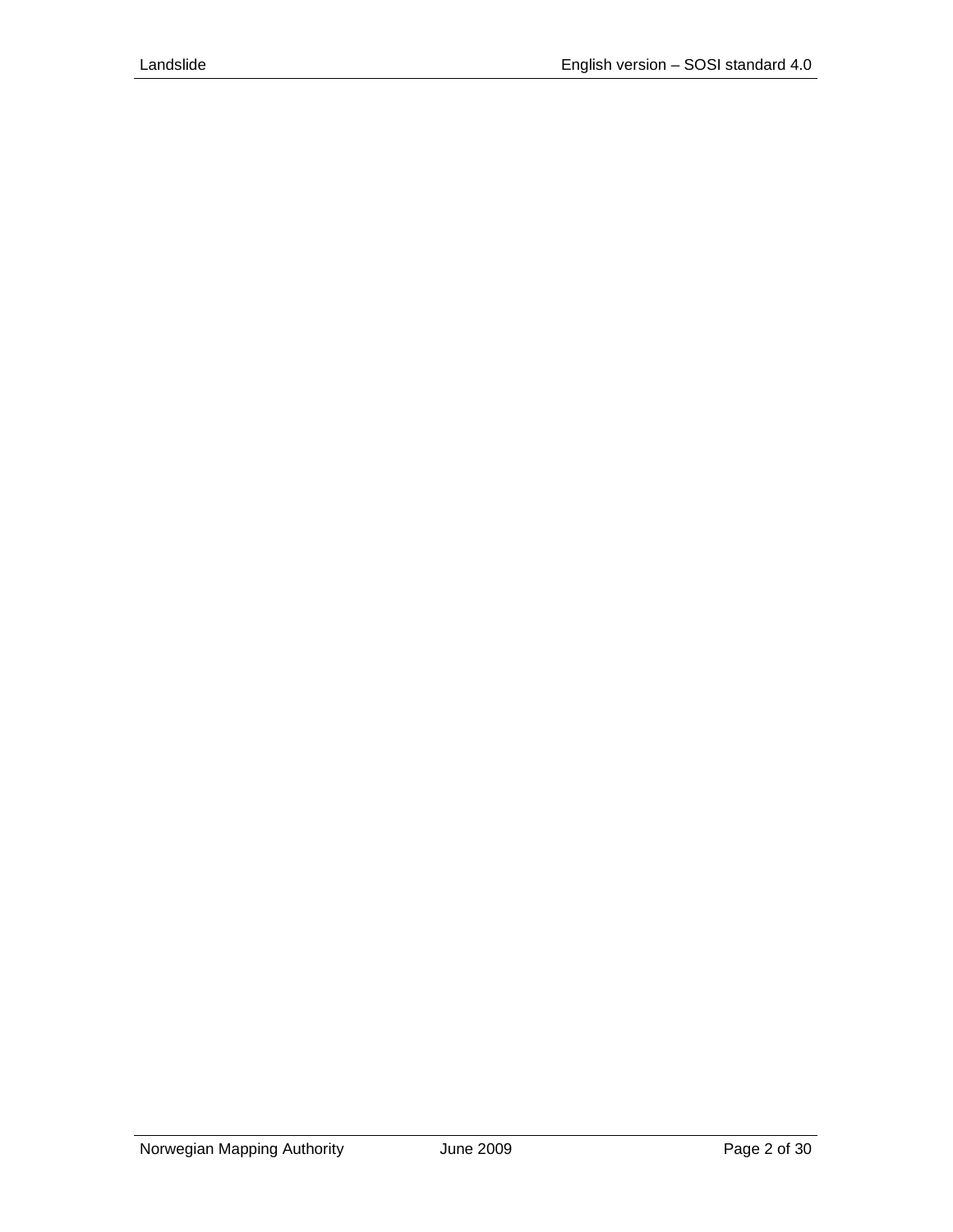# **Table of contents**

| 1.1       |                                                                                  |  |
|-----------|----------------------------------------------------------------------------------|--|
| 1.2       |                                                                                  |  |
| 1.2.1     |                                                                                  |  |
| 1.2.2     |                                                                                  |  |
| 1.2.3     |                                                                                  |  |
| 1.2.4     |                                                                                  |  |
| 1.2.5     |                                                                                  |  |
| 1.2.6     |                                                                                  |  |
| 1.2.7     |                                                                                  |  |
| 1.2.8     |                                                                                  |  |
| 1.2.9     |                                                                                  |  |
| 1.2.10    |                                                                                  |  |
| 1.2.11    |                                                                                  |  |
| 1.2.12    |                                                                                  |  |
| 1.2.13    |                                                                                  |  |
| 1.2.14    |                                                                                  |  |
| 1.2.15    |                                                                                  |  |
| 1.2.16    | Association < <topo>&gt; QuickClayHazardZone-QuickClayHazardZoneDelim 19</topo>  |  |
| 1.2.17    |                                                                                  |  |
| 1.2.18    | Association << Topo>> PotentialAvalancheLandslideHazardArea-GeoDelimLine  19     |  |
| 1.2.19    |                                                                                  |  |
| 1.2.20    | Association << Topo>> AvalancheLandslideObsHistorical-GeoDelimLine 20            |  |
| 1.2.21    | Association < <topo>&gt; AvalancheLandslideObsPrehistoric-GeoDelimLine 20</topo> |  |
| 1.2.22    | Association < <topo>&gt; AvalancheLandslideHazardZone-</topo>                    |  |
|           |                                                                                  |  |
| 1.2.23    |                                                                                  |  |
| 1.2.24    |                                                                                  |  |
| 1.2.25    |                                                                                  |  |
| 1.2.25.1  |                                                                                  |  |
| 1.2.25.2  |                                                                                  |  |
| 1.2.25.3  |                                                                                  |  |
| 1.2.25.4  |                                                                                  |  |
| 1.2.25.5  |                                                                                  |  |
| 1.2.25.6  |                                                                                  |  |
| 1.2.25.7  |                                                                                  |  |
| 1.2.25.8  |                                                                                  |  |
| 1.2.25.9  |                                                                                  |  |
| 1.2.25.10 |                                                                                  |  |
| 1.2.25.11 |                                                                                  |  |
| 1.2.25.12 |                                                                                  |  |
| 1.2.25.13 |                                                                                  |  |
| 1.2.25.14 |                                                                                  |  |
| 1.2.25.15 |                                                                                  |  |
| 1.2.25.16 |                                                                                  |  |
| 1.2.25.17 |                                                                                  |  |
| 1.2.25.18 |                                                                                  |  |
| 1.2.25.19 |                                                                                  |  |
|           |                                                                                  |  |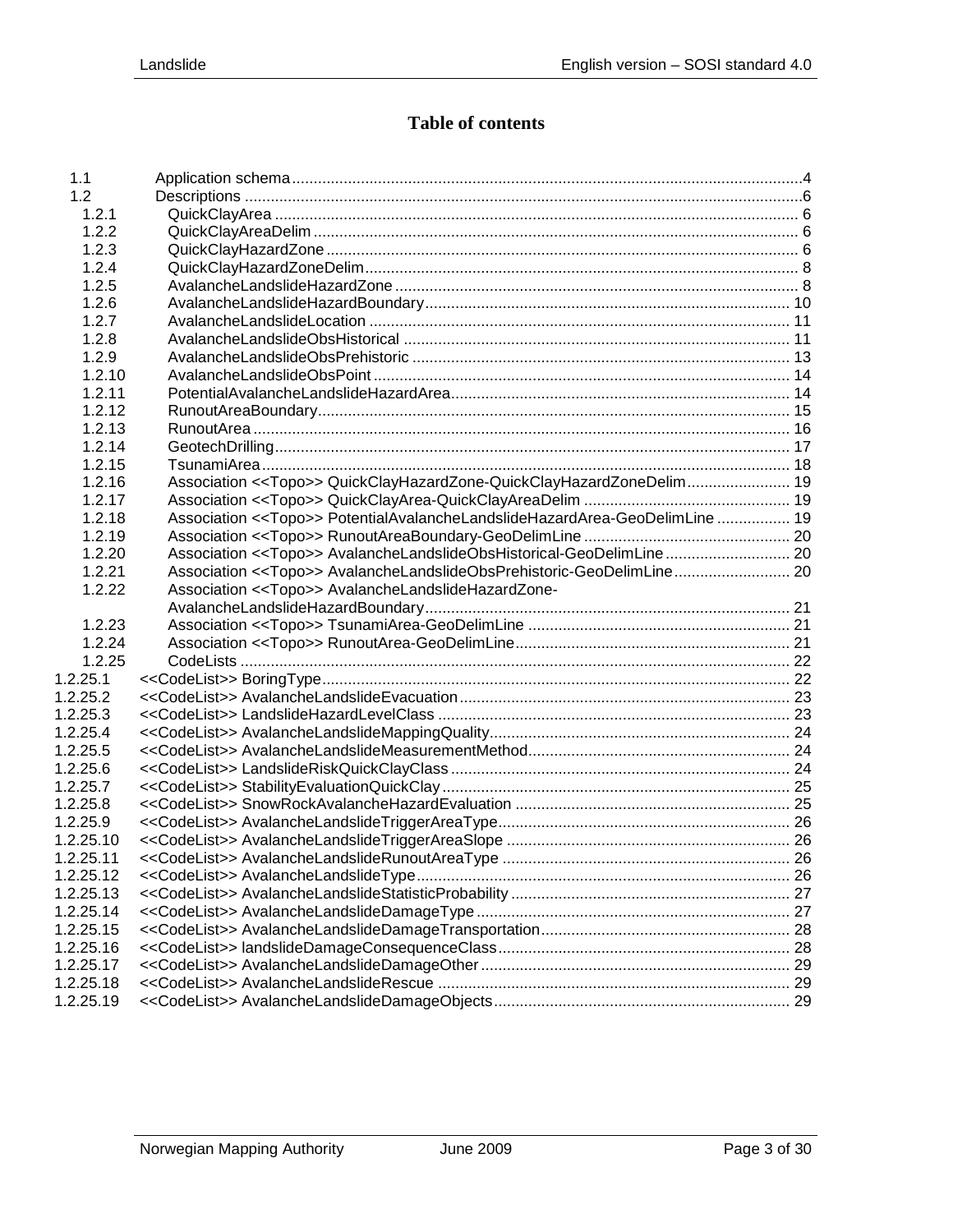#### **1.1 Application schema**

<span id="page-3-0"></span>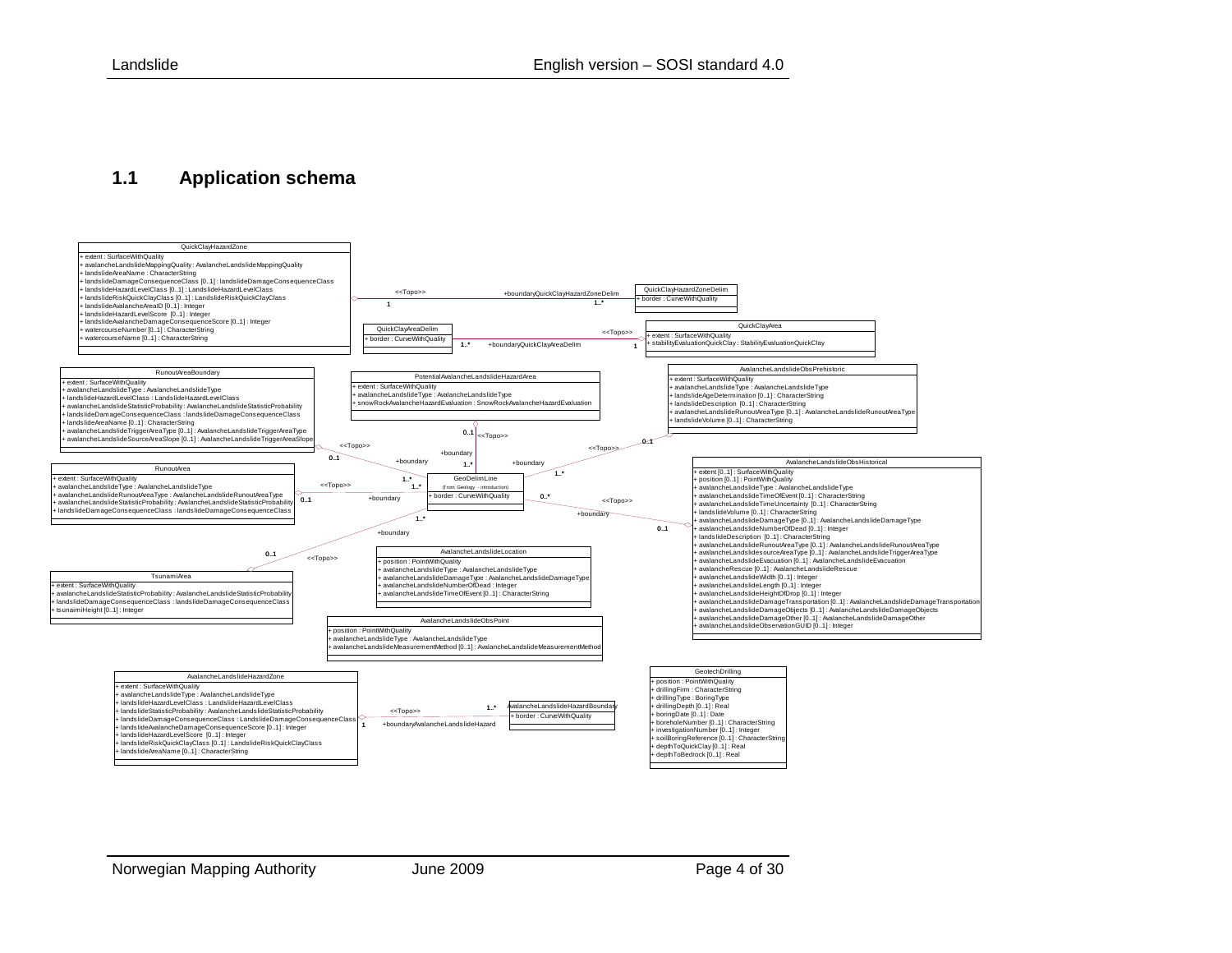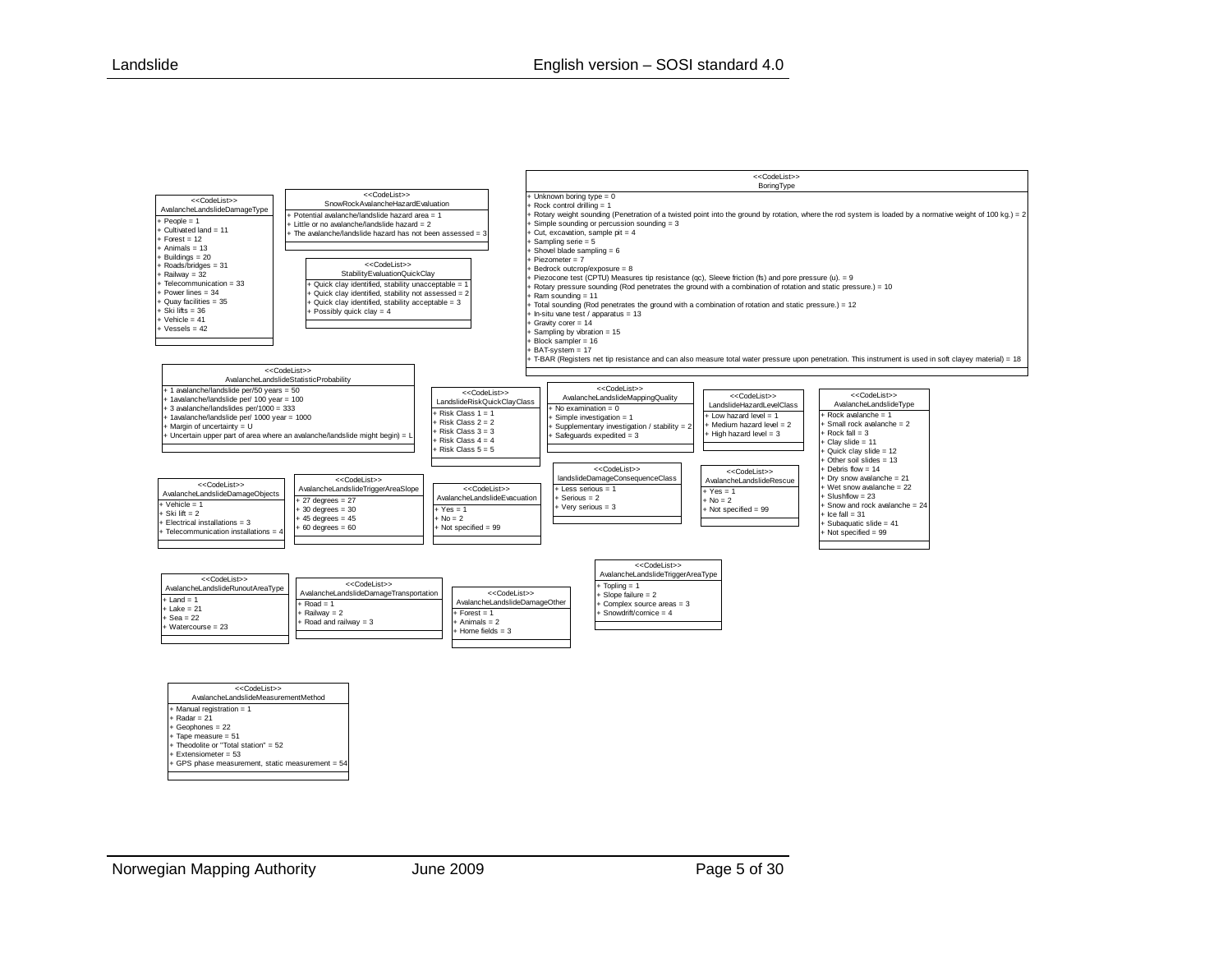# <span id="page-5-0"></span>**1.2 Descriptions**

# <span id="page-5-1"></span>**1.2.1 QuickClayArea**

| No          | Name/<br>Role name                     | Description                                                                                                                                                                                                       | Obligation/<br><b>Condition</b> | Maximum<br>Occurrenc<br>е | <b>Type</b>                      | Constraint       |
|-------------|----------------------------------------|-------------------------------------------------------------------------------------------------------------------------------------------------------------------------------------------------------------------|---------------------------------|---------------------------|----------------------------------|------------------|
| $\mathbf 1$ | <b>Class</b><br>QuickClayArea          | area where it is assumed<br>that there is quick clay in<br>the subsurface                                                                                                                                         |                                 |                           |                                  |                  |
| 1.1         | extent                                 | area over which an object<br>extends                                                                                                                                                                              |                                 |                           | SurfaceWithQu<br>ality           |                  |
| 1.2         | stabilityEvaluatio<br>nQuickClay       | assessment of the stability<br>in an area where a quick<br>clay investigation has<br>been carried out Note:<br>Will be<br>omitted/discontinued when<br>new landslide risk<br>evaluations have been<br>carried out | 1                               |                           | StabilityEvalua<br>tionQuickClay |                  |
| 1.3         | Role<br>boundaryQuickCl<br>ayAreaDelim |                                                                                                                                                                                                                   |                                 | N                         | QuickClayArea<br>Delim           | Aggregrati<br>on |

# <span id="page-5-2"></span>**1.2.2 QuickClayAreaDelim**

| No. | Name/<br>Role name                     | Description                                                                           | Obligation/<br>Condition | Maximum<br>Occurrenc<br>е | <b>Type</b>                 | Constraint |
|-----|----------------------------------------|---------------------------------------------------------------------------------------|--------------------------|---------------------------|-----------------------------|------------|
| 2   | <b>Class</b><br>QuickClayAreaD<br>elim | line delimiting area where<br>it is assumed that there is<br>quick clay in the ground |                          |                           |                             |            |
| 2.1 | border                                 | course following the<br>transition between<br>different real world<br>phenomena       |                          |                           | <b>CurveWithQual</b><br>ity |            |
| 2.2 | Role<br>(unnamed)<br>QuickClayArea     |                                                                                       |                          |                           | QuickClayArea               |            |

# <span id="page-5-3"></span>**1.2.3 QuickClayHazardZone**

| No.           | Name/<br>Role name | Description                 | Obligation/   Maximum<br>Condition | Occurrenc | <b>Type</b>   | Constraint |
|---------------|--------------------|-----------------------------|------------------------------------|-----------|---------------|------------|
|               |                    |                             |                                    | e         |               |            |
| $\mathcal{E}$ | <b>Class</b>       | area which has been         |                                    |           |               |            |
|               | QuickClayHazard    | reviewed for quick clay     |                                    |           |               |            |
|               | Zone               | slide hazard based on       |                                    |           |               |            |
|               |                    | damage consequences         |                                    |           |               |            |
|               |                    | and degree of hazard        |                                    |           |               |            |
| 3.1           | extent             | area over which an object   |                                    |           | SurfaceWithQu |            |
|               |                    | extends                     |                                    |           | ality         |            |
| 3.2           | avalancheLandsli   | indicates the status and    |                                    |           | AvalancheLan  |            |
|               | deMappingQualit    | degree of detail as regards |                                    |           | dslideMapping |            |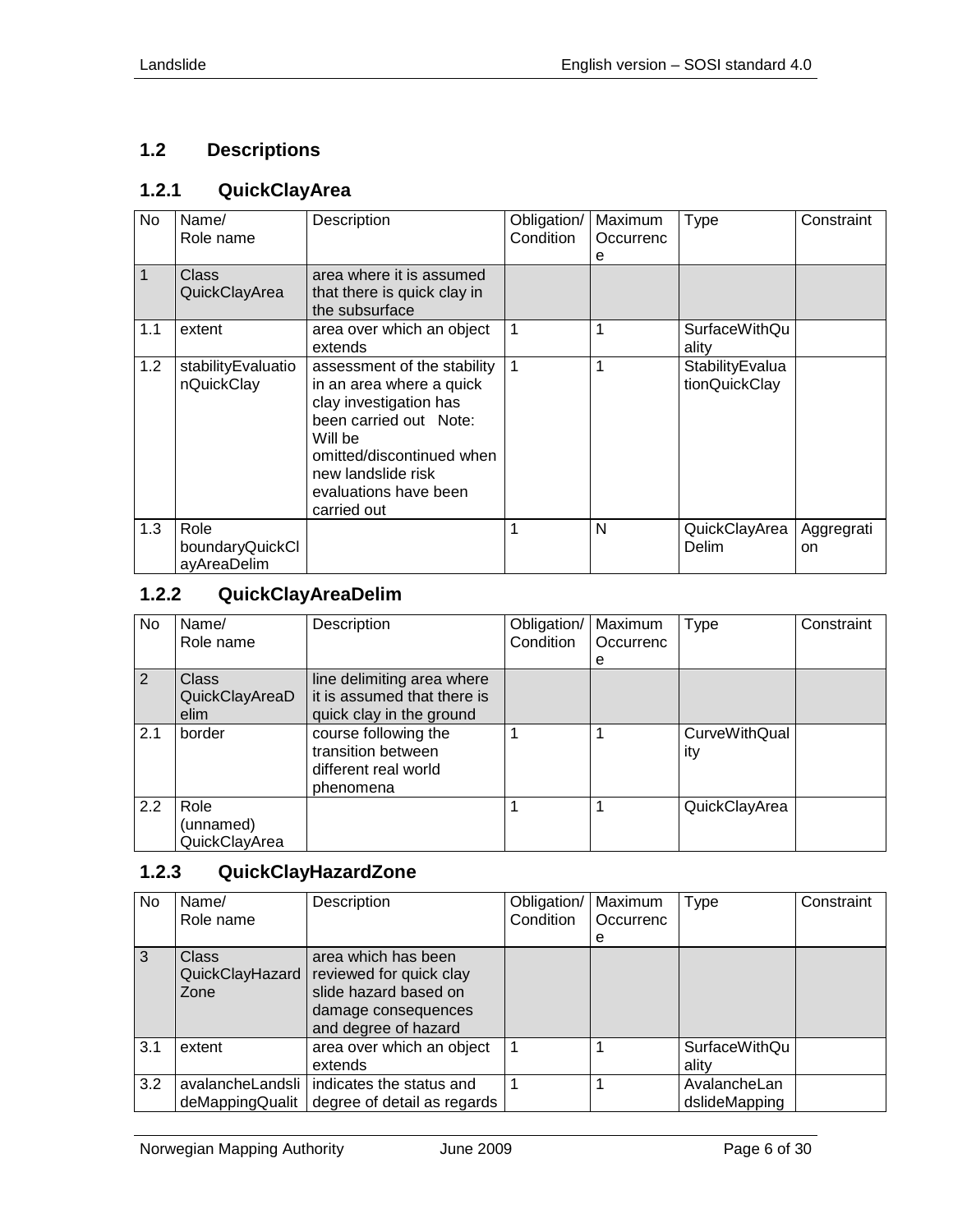|     | у                                       | the ??survey/mapping of<br>the zone                                                                                                                                                                                                                                                                                                                                                                                                                                                                            |                |   | Quality                                 |
|-----|-----------------------------------------|----------------------------------------------------------------------------------------------------------------------------------------------------------------------------------------------------------------------------------------------------------------------------------------------------------------------------------------------------------------------------------------------------------------------------------------------------------------------------------------------------------------|----------------|---|-----------------------------------------|
| 3.3 | landslideAreaNa<br>me                   | place name which is used<br>in connection with a<br>landslide event                                                                                                                                                                                                                                                                                                                                                                                                                                            | 1              | 1 | CharacterStrin<br>g                     |
| 3.4 | landslideDamage<br>ConsequenceCla<br>SS | what economic and social<br>consequences follow a<br>quick clay slide, and risk of<br>loss of human lives Note:<br>Qualitative classification of<br>consequences of damage<br>in connection with risk of<br>fatalities, personal injuries,<br>financial loss, value<br>reduction as well as the<br>risk that important social<br>functions can be affected                                                                                                                                                     | $\overline{0}$ | 1 | landslideDama<br>geConsequenc<br>eClass |
| 3.5 | landslideHazardL<br>evelClass           | the degree of probability<br>that there will be an<br>avalanche/landslide<br>Condition: The attribute<br>landslideHazardLevelClas<br>s or<br>avalancheStatisticProbabili<br>ty is mandatory.<br>landslideHazardLevelClas<br>s is used in the case of<br>quick clay and<br>avalancheStatisticProbabili<br>ty in the case of steep<br>terrain<br>Note: Reflects the degree<br>of uncertainty regarding<br>the stability of the area<br>(topographical-,<br>geological-, geotechnical<br>and erosional conditions | 0              | 1 | LandslideHaza<br>rdLevelClass           |
| 3.6 | landslideRiskQui<br>ckClayClass         | the risk that a landslide<br>may inflict damage on an<br>area, categorized<br>according to risk classes<br>Note: This attribute cites a<br>classification of risk that<br>the area will be vulnerable<br>to landslide damage. The<br>classification method is<br>based on a review of<br>damage consequences<br>and hazard levels                                                                                                                                                                              | 0              | 1 | LandslideRisk<br>QuickClayClas<br>s     |
| 3.7 | landslideAvalanc<br>heArealD            | unique ID number for<br>landslide/avalanche area<br>or quick clay hazard zone                                                                                                                                                                                                                                                                                                                                                                                                                                  | $\mathbf 0$    | 1 | Integer                                 |
| 3.8 | landslideHazardL<br>evelScore           | numerical value which<br>results from the evaluation<br>of the influence of the                                                                                                                                                                                                                                                                                                                                                                                                                                | $\mathbf 0$    | 1 | Integer                                 |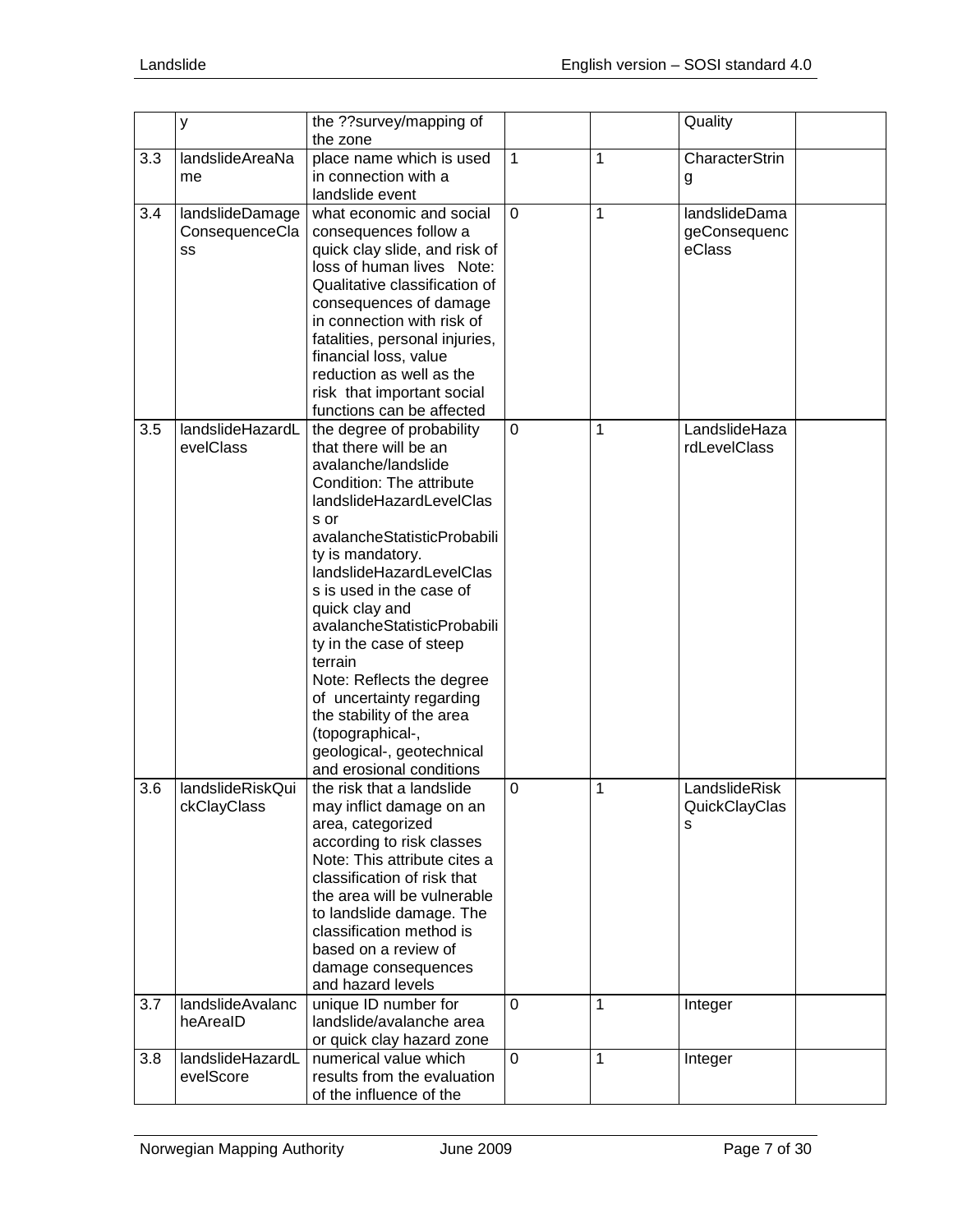|                       |                                                  | most important criteria and<br>factors on the degree of<br>risk of a quick clay slide<br>(cf. Table 2 in the chapter<br>on definitions and<br>abbreviations.)                                                              |                |   |                              |                  |
|-----------------------|--------------------------------------------------|----------------------------------------------------------------------------------------------------------------------------------------------------------------------------------------------------------------------------|----------------|---|------------------------------|------------------|
| 3.9                   | landslideAvalanc<br>heDamageConse<br>quenceScore | value (in points) based on<br>weighted factors for the<br>consequences of damage<br>Note: See more precise<br>definition in chapter on<br>definitions and<br>abbreviations.                                                | $\Omega$       | 1 | Integer                      |                  |
| 3.1<br>0              | watercourseNum<br>ber                            | unique identification of<br>WatershedSection/Waters<br>hedProvince as a<br>hierarchical system in<br>accordance with the<br>Norwegian Water<br>Resources and Energy<br>Directorate (NVE)<br>watershed register<br>(REGINE) | $\overline{0}$ | 1 | CharacterStrin<br>g          |                  |
| $\overline{3.1}$<br>1 | watercourseNam<br>е                              | name of watercourse<br>which is nearby the<br>registered object                                                                                                                                                            | $\Omega$       | 1 | CharacterStrin<br>g          |                  |
| 3.1<br>$\overline{2}$ | Role<br>boundaryQuickCl<br>ayHazardZoneD<br>elim |                                                                                                                                                                                                                            | 1              | N | QuickClayHaz<br>ardZoneDelim | Aggregrati<br>on |

# <span id="page-7-0"></span>**1.2.4 QuickClayHazardZoneDelim**

| <b>No</b>      | Name/<br>Role name                                  | Description                                                                                                                              | Obligation/<br>Condition | Maximum<br>Occurrenc | Type                        | Constraint |
|----------------|-----------------------------------------------------|------------------------------------------------------------------------------------------------------------------------------------------|--------------------------|----------------------|-----------------------------|------------|
|                |                                                     |                                                                                                                                          |                          | е                    |                             |            |
| $\overline{4}$ | <b>Class</b><br>QuickClayHazard<br><b>ZoneDelim</b> | line delimiting area for<br>which quick clay slide<br>hazard has been<br>evaluated based on<br>damage consequences<br>and degree of risk |                          |                      |                             |            |
| 4.1            | border                                              | course following the<br>transition between<br>different real world<br>phenomena                                                          |                          |                      | <b>CurveWithQual</b><br>ity |            |
| 4.2            | Role<br>(unnamed)<br>QuickClayHazard<br>Zone        |                                                                                                                                          |                          |                      | QuickClayHaz<br>ardZone     |            |

## <span id="page-7-1"></span>**1.2.5 AvalancheLandslideHazardZone**

| No | Name/<br>Role name | <b>Description</b> | Obligation/   Maximum<br>Condition | l Occurrenc | Tvpe | Constraint |
|----|--------------------|--------------------|------------------------------------|-------------|------|------------|
|    |                    |                    |                                    |             |      |            |
| 5  | <b>Class</b>       | area where the     |                                    |             |      |            |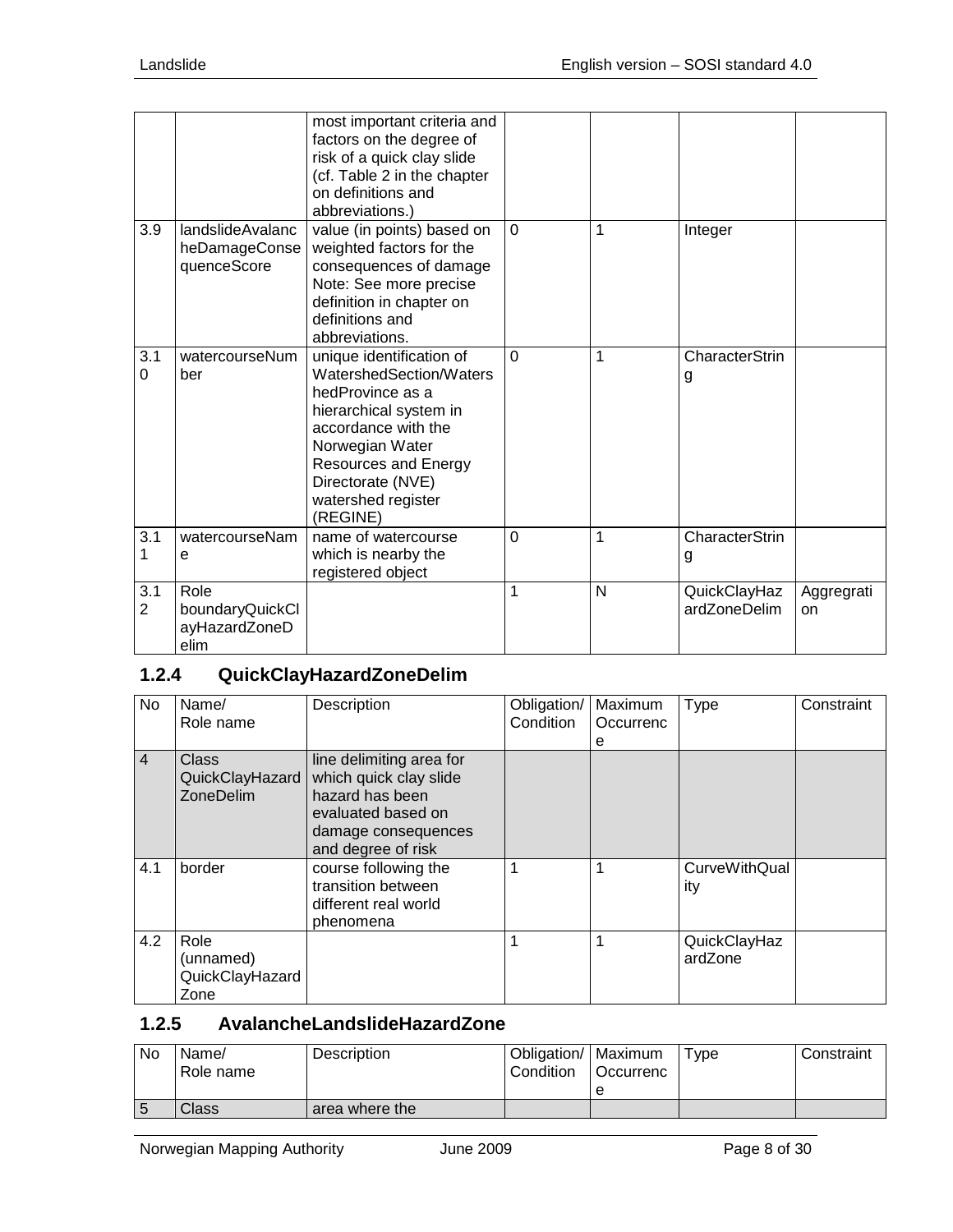| 5.1 | AvalancheLandsl<br>ideHazardZone<br>extent | avalanche/landslide<br>hazard has been<br>evaluated/surveyed in<br>more detail with regard to<br>probability and extent<br>area over which an object                                                                                                                                                                                                                                                                                                                                                                   | 1            | 1 | <b>SurfaceWithQu</b>                           |  |
|-----|--------------------------------------------|------------------------------------------------------------------------------------------------------------------------------------------------------------------------------------------------------------------------------------------------------------------------------------------------------------------------------------------------------------------------------------------------------------------------------------------------------------------------------------------------------------------------|--------------|---|------------------------------------------------|--|
| 5.2 | avalancheLandsli<br>deType                 | extends<br>what type of<br>avalanche/landslide<br>masses related to the<br>avalanche/landslide<br>hazard or event<br>Note: Various types of<br>avalanche/landslide<br>masses, such as rock,<br>snow, soil an                                                                                                                                                                                                                                                                                                           | 1            | 1 | ality<br>AvalancheLan<br>dslideType            |  |
| 5.3 | landslideHazardL<br>evelClass              | the degree of probability<br>that there will be<br>avalanche landslide<br>Condition: The attribute<br>landslideHazardLevelClas<br>s or<br>avalancheStatisticProbabili<br>ty is mandatory.<br>landslideHazardLevelClas<br>s is used in the case of<br>quick clay and<br>avalancheStatisticProbabili<br>ty in the case of steep<br>terrain<br>Note: Reflects the degree<br>of uncertainty regarding<br>the stability of the area<br>(topographical-,<br>geological-, geotechnical<br>and erosional conditions            | $\mathbf{1}$ | 1 | LandslideHaza<br>rdLevelClass                  |  |
| 5.4 | landslideStatistic<br>Probability          | statistical probability that a<br>landslide will take place<br>Condition: The attribute<br>landslideHazardLevelClas<br>s or<br>avalancheStatisticProbabili<br>ty is mandatory.<br>landslideHazardLevelClas<br>s is used in the case of<br>quick clay and<br>avalancheStatisticProbabili<br>ty in the case of steep<br>terrain<br>Note: Indicated as a yearly<br>probability of<br>avalanches/landslides. In<br>the Planning and Building<br>Act consideration must be<br>given for the yearly<br>probability of 1/1000 | 1            | 1 | AvalancheLan<br>dslideStatisticP<br>robability |  |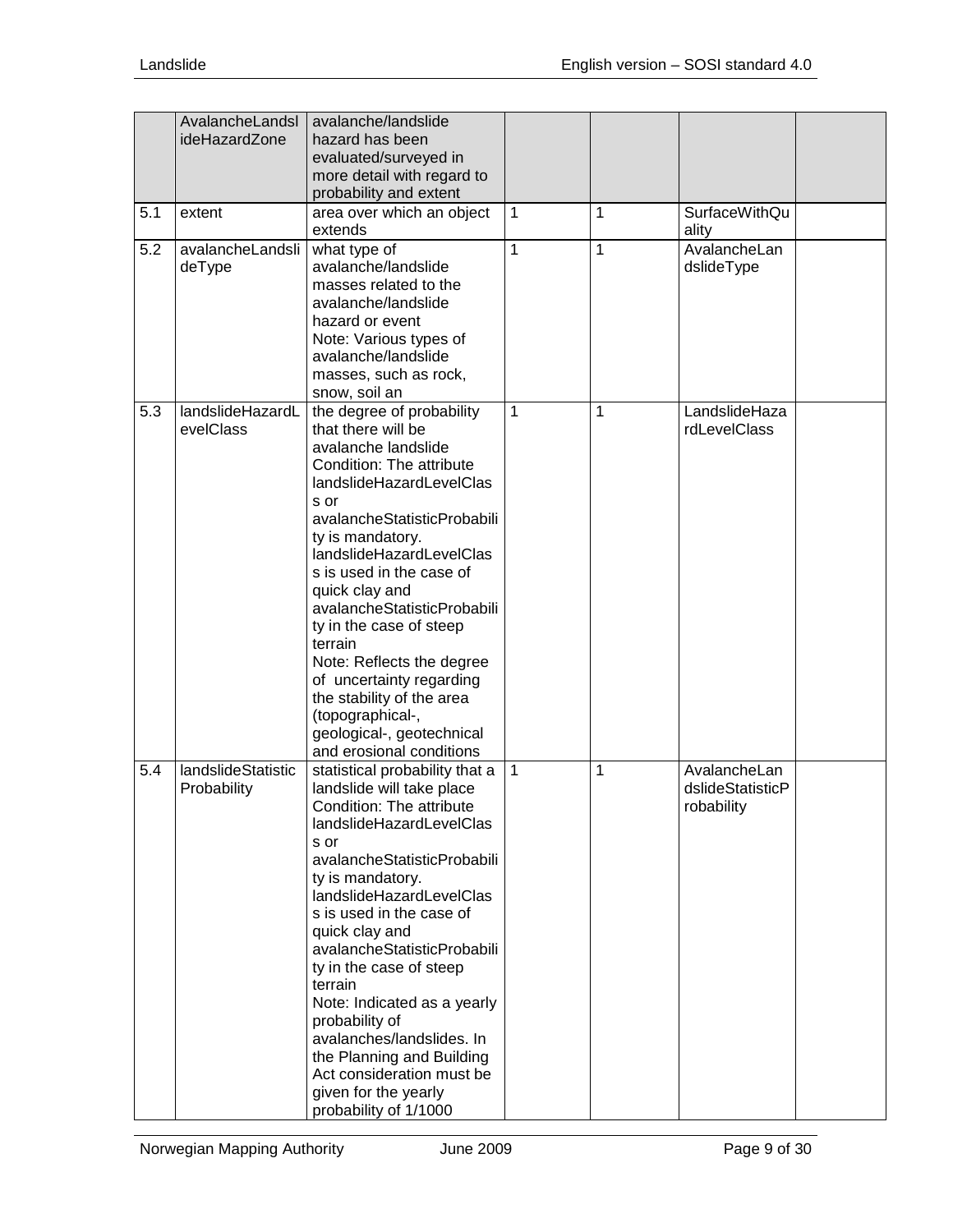| 5.5      | landslideDamage<br>ConsequenceCla<br>SS          | what economic and social<br>consequences follow a<br>quick clay slide, and risk of<br>loss of human lives Note:<br>Qualitative classification of<br>consequences of damage<br>in connection with risk of<br>fatalities, personal injuries,<br>financial loss, value<br>reduction as well as the<br>risk that important social<br>functions can be affected | 1           | 1            | LandslideDam<br>ageConsequen<br>ceClass  |                  |
|----------|--------------------------------------------------|------------------------------------------------------------------------------------------------------------------------------------------------------------------------------------------------------------------------------------------------------------------------------------------------------------------------------------------------------------|-------------|--------------|------------------------------------------|------------------|
| 5.6      | landslideAvalanc<br>heDamageConse<br>quenceScore | value (in points) based on<br>weighted factors for the<br>consequences of damage<br>Note: See more precise<br>definition in chapter on<br>definitions and<br>abbreviations.                                                                                                                                                                                | $\mathbf 0$ | 1            | Integer                                  |                  |
| 5.7      | landslideHazardL<br>evelScore                    | numerical value which<br>results from the evaluation<br>of the influence of the<br>most important criteria and<br>factors on the degree of<br>hazard of a quick clay<br>slide (cf. Table 2 in the<br>chapter on definitions and<br>abbreviations)                                                                                                          | 0           | 1            | Integer                                  |                  |
| 5.8      | landslideRiskQui<br>ckClayClass                  | the risk that a landslide<br>may inflict damage on an<br>area, categorized<br>according to risk classes<br>Note: This attribute cites a<br>classification of risk that<br>the area will be vulnerable<br>to landslide damage. The<br>classification method is<br>based on a review of<br>damage consequences<br>and hazard levels.                         | 0           | 1            | LandslideRisk<br>QuickClayClas<br>s      |                  |
| 5.9      | landslideAreaNa<br>me                            | place name which is used<br>in connection with a<br>landslide event                                                                                                                                                                                                                                                                                        | $\mathbf 0$ | 1            | CharacterStrin<br>g                      |                  |
| 5.1<br>0 | Role<br>boundaryAvalanc<br>heLandslideHaza<br>rd |                                                                                                                                                                                                                                                                                                                                                            | 1           | $\mathsf{N}$ | AvalancheLan<br>dslideHazardB<br>oundary | Aggregrati<br>on |

# <span id="page-9-0"></span>**1.2.6 AvalancheLandslideHazardBoundary**

| No  | Name/<br>Role name | Description                                                                                                      | Obligation/   Maximum<br>Condition   Occurrenc | Type | Constraint |
|-----|--------------------|------------------------------------------------------------------------------------------------------------------|------------------------------------------------|------|------------|
| l 6 | <b>Class</b>       | boundary line which shows<br>AvalancheLandsl   the extent of potential<br>ideHazardBound   avalanches/landslides |                                                |      |            |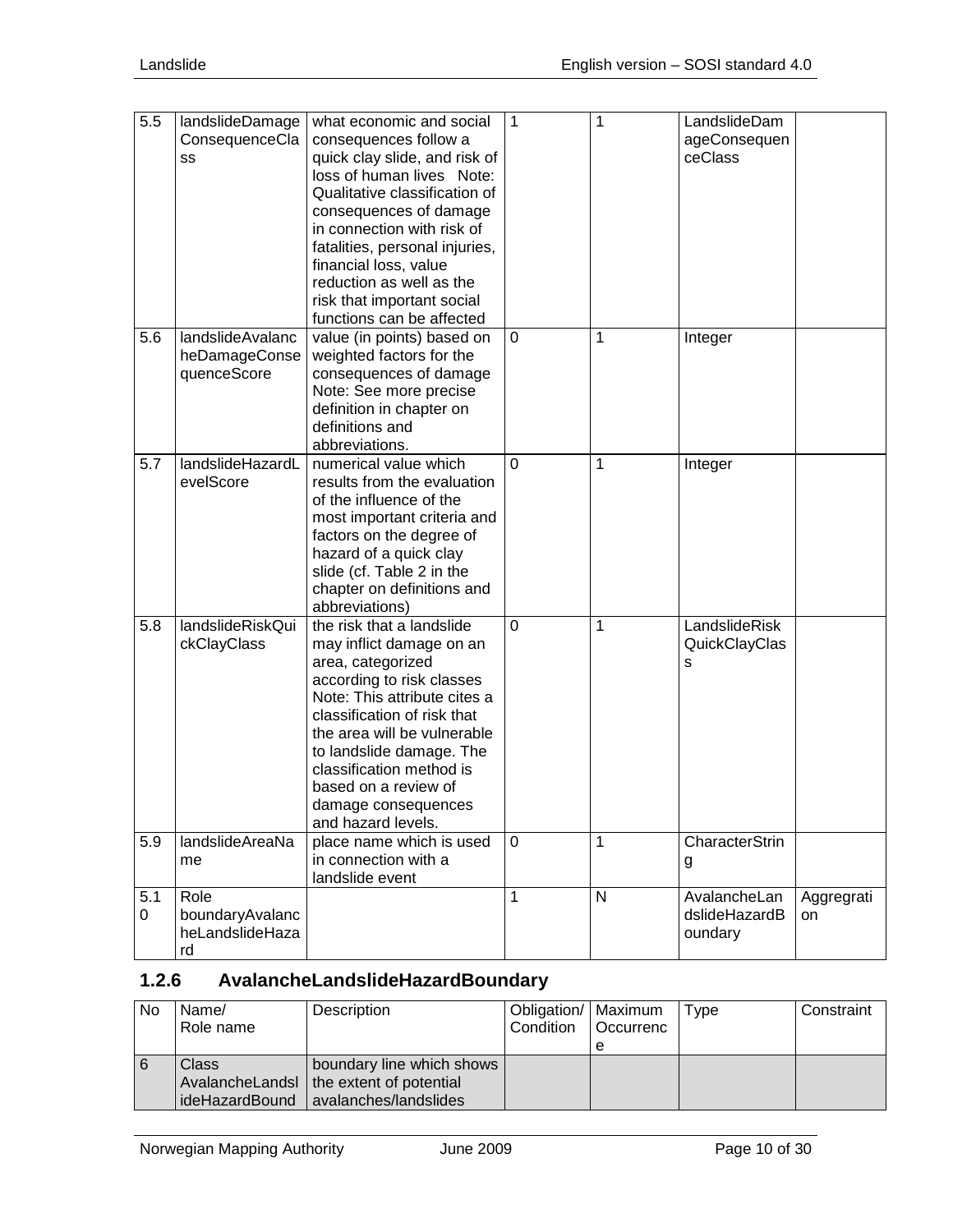|     | ary                                                   |                                                                                 |  |                                      |  |
|-----|-------------------------------------------------------|---------------------------------------------------------------------------------|--|--------------------------------------|--|
| 6.1 | border                                                | course following the<br>transition between<br>different real world<br>phenomena |  | CurveWithQual<br>ity                 |  |
| 6.2 | Role<br>(unnamed)<br>AvalancheLandsl<br>ideHazardZone |                                                                                 |  | AvalancheLan<br>dslideHazardZ<br>one |  |

## <span id="page-10-0"></span>**1.2.7 AvalancheLandslideLocation**

| <b>No</b>      | Name/<br>Role name                      | Description                                                                                                                                                                                                                                                    | Obligation/<br>Condition | Maximum<br>Occurrenc<br>e | <b>Type</b>                          | Constraint |
|----------------|-----------------------------------------|----------------------------------------------------------------------------------------------------------------------------------------------------------------------------------------------------------------------------------------------------------------|--------------------------|---------------------------|--------------------------------------|------------|
| $\overline{7}$ | Class<br>AvalancheLandsl<br>ideLocation | location where damage<br>has occurred as a result of<br>avalanche/landslide                                                                                                                                                                                    |                          |                           |                                      |            |
| 7.1            | position                                | location where the object<br>exists                                                                                                                                                                                                                            | 1                        | 1                         | PointWithQuali<br>ty                 |            |
| 7.2            | avalancheLandsli<br>deType              | what type of<br>avalanche/landslide<br>masses there will be in<br>connection with the<br>avalanche/landslide<br>hazard or event Note:<br>Various types of<br>avalanche/landslide<br>masses, such as rock,<br>snow, boulders, soil and<br>combinations of these | 1                        | 1                         | AvalancheLan<br>dslideType           |            |
| 7.3            | avalancheLandsli<br>deDamageType        | what has been damaged<br>by avalanche/landslide                                                                                                                                                                                                                | $\mathbf 1$              | 1                         | AvalancheLan<br>dslideDamage<br>Type |            |
| 7.4            | avalancheLandsli<br>deNumberOfDea<br>d  | the number of fatalities<br>resulting from an<br>avalanche/landslide event                                                                                                                                                                                     | $\mathbf{1}$             | 1                         | Integer                              |            |
| 7.5            | avalancheLandsli<br>deTimeOfEvent       | indication of time of<br>avalanche/landslide event<br>Note: Is used for events in<br>historical time                                                                                                                                                           | $\Omega$                 | 1                         | CharacterStrin<br>g                  |            |

# <span id="page-10-1"></span>**1.2.8 AvalancheLandslideObsHistorical**

| No  | Name/<br>Role name                                  | Description                                                                                           | Obligation/<br>Condition | Maximum<br>Occurrenc | Type                          | Constraint |
|-----|-----------------------------------------------------|-------------------------------------------------------------------------------------------------------|--------------------------|----------------------|-------------------------------|------------|
|     |                                                     |                                                                                                       |                          | e                    |                               |            |
| 8   | <b>Class</b><br>AvalancheLandsl<br>ideObsHistorical | place where an individual<br>avalanche/landslide event<br>from historical times has<br>been described |                          |                      |                               |            |
| 8.1 | extent                                              | objektets utstrekning                                                                                 | 0                        |                      | <b>SurfaceWithQu</b><br>ality |            |
| 8.2 | position                                            | location where the object<br>exists                                                                   | $\Omega$                 |                      | PointWithQuali<br>tv          |            |
| 8.3 | avalancheLandsli                                    | what type of                                                                                          |                          |                      | AvalancheLan                  |            |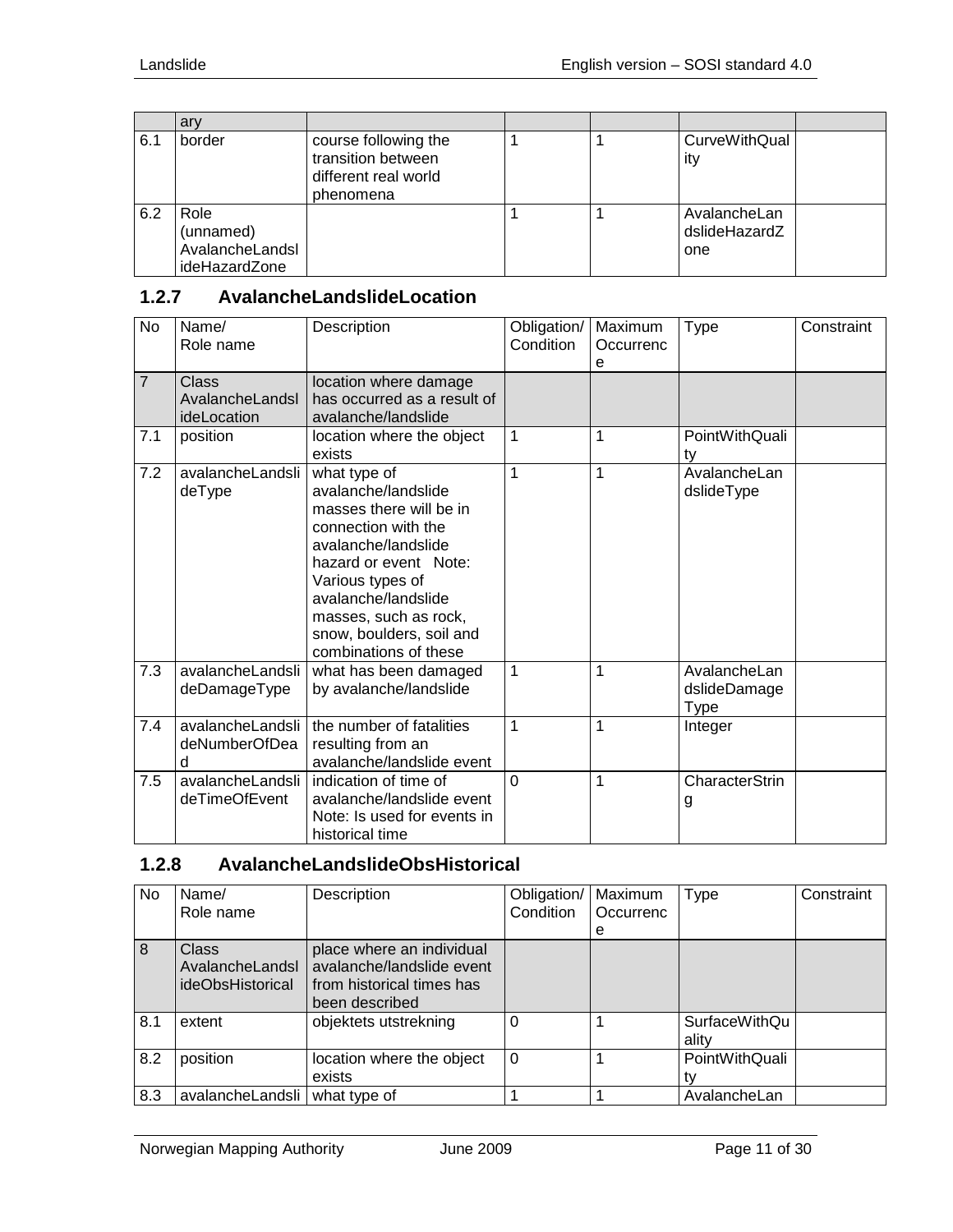|                       | deType                                         | avalanche/landslide<br>masses related to the<br>avalanche/landslide<br>hazard or event<br>Note: Various types of<br>avalanche/landslide<br>masses, such as rock,<br>snow, soil an |                |   | dslideType                                     |
|-----------------------|------------------------------------------------|-----------------------------------------------------------------------------------------------------------------------------------------------------------------------------------|----------------|---|------------------------------------------------|
| 8.4                   | avalancheLandsli<br>deTimeOfEvent              | indication of time of<br>avalanche/landslide event<br>Note: Used for events in<br>historical time                                                                                 | 0              | 1 | CharacterStrin<br>g                            |
| 8.5                   | avalancheLandsli<br>deTimeUncertain<br>tv      | uncertainty with regard to<br>stated time Note: Is used<br>for events in historical time                                                                                          | 0              | 1 | CharacterStrin<br>g                            |
| 8.6                   | landslideVolume                                | estimated volume of the<br>landslide masses Note:<br>Stated in m3                                                                                                                 | 0              | 1 | CharacterStrin<br>g                            |
| 8.7                   | avalancheLandsli<br>deDamageType               | what has been damaged<br>by avalanche/landslide                                                                                                                                   | $\mathbf 0$    | 1 | AvalancheLan<br>dslideDamage<br>Type           |
| 8.8                   | avalancheLandsli<br>deNumberOfDea<br>d         | the number of fatalities<br>resulting from an<br>avalanche/landslide event                                                                                                        | $\overline{0}$ | 1 | Integer                                        |
| 8.9                   | landslideDescript<br>ion                       | description of landslide<br>event Note: Descriptive<br>text field or link (URL) to<br>textual description                                                                         | $\mathbf 0$    | 1 | CharacterStrin<br>g                            |
| 8.1<br>0              | avalancheLandsli<br>deRunoutAreaTy<br>pe       | the area which is affected<br>by the avalanche landslide<br>masses                                                                                                                | 0              | 1 | AvalancheLan<br>dslideRunoutA<br>reaType       |
| 8.1<br>1              | avalancheLandsli<br>desourceAreaTy<br>pe       | the type of source area for<br>the avalanche/landslide<br>Note: Unstable rock<br>slopes, snowdrifts, etc.                                                                         | 0              | 1 | AvalancheLan<br>dslideTriggerAr<br>eaType      |
| 8.1<br>$\overline{2}$ | avalancheLandsli<br>deEvacuation               | was evacuation in the<br>hazard zone carried out<br>(yes/no)                                                                                                                      | $\Omega$       | 1 | AvalancheLan<br>dslideEvacuati<br>on           |
| 8.1<br>3              | avalancheRescu<br>e                            | organized rescue initiated                                                                                                                                                        | 0              | 1 | AvalancheLan<br>dslideRescue                   |
| 8.1<br>4              | avalancheLandsli<br>deWidth                    | the width of the<br>avalanche/landslide<br>Note: Stated in metres                                                                                                                 | 0              | 1 | Integer                                        |
| 8.1<br>5              | avalancheLandsli<br>deLength                   | total horisontal length of<br>the avalanche/landslide<br>Note: Stated in metres                                                                                                   | $\mathbf 0$    | 1 | Integer                                        |
| 8.1<br>6              | avalancheLandsli<br>deHeightOfDrop             | height of drop of the<br>avalanche/landslide Note:<br>Stated in metres                                                                                                            | 0              | 1 | Integer                                        |
| 8.1<br>7              | avalancheLandsli<br>deDamageTrans<br>portation | damage to transportation<br>infrastructure resulting<br>from the<br>avalanche/landslide                                                                                           | 0              | 1 | AvalancheLan<br>dslideDamage<br>Transportation |
| 8.1<br>8              | avalancheLandsli<br>deDamageObject             | the avalanche/landslide<br>resulted in damage to                                                                                                                                  | 0              | 1 | AvalancheLan<br>dslideDamage                   |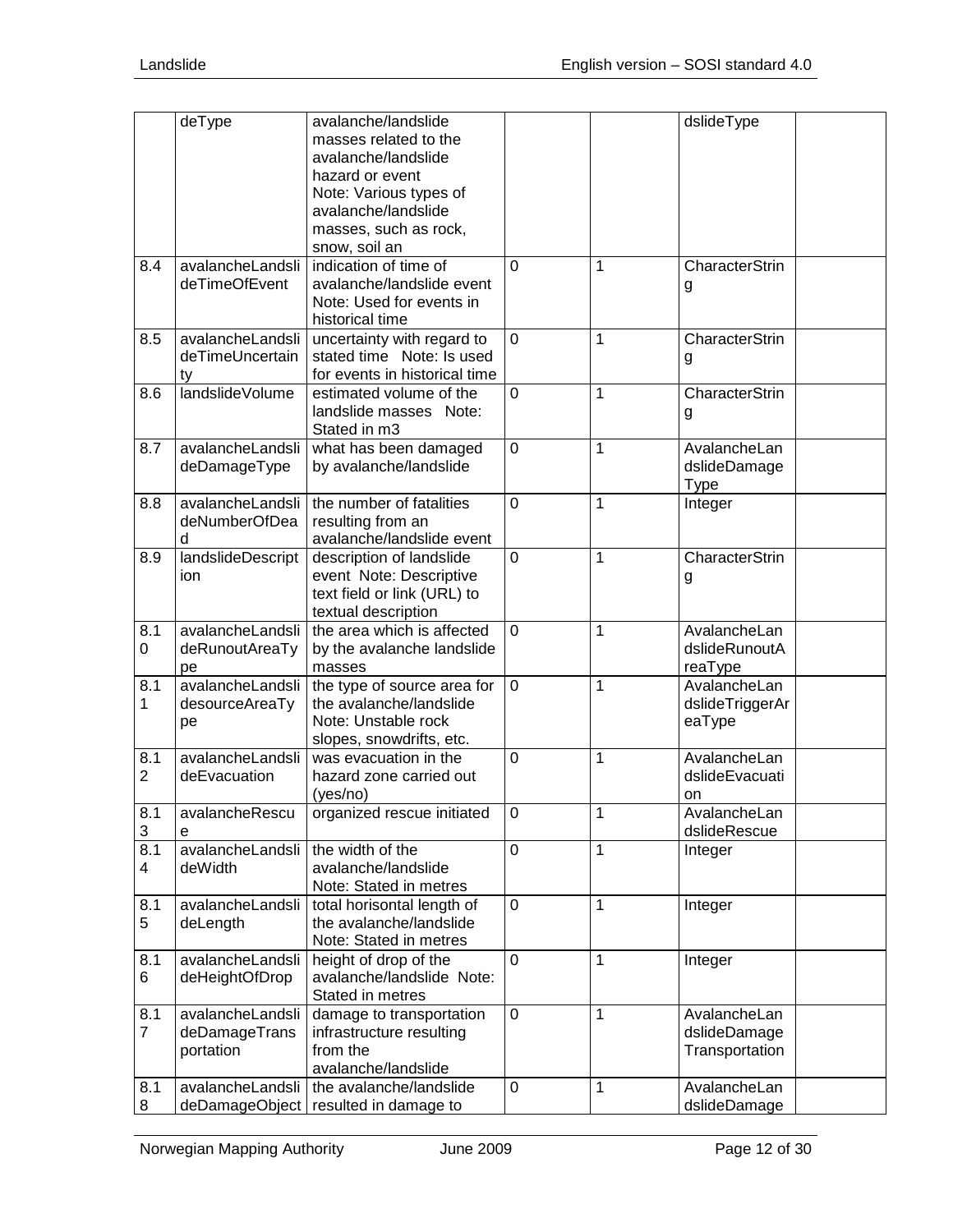|          |                       | object                                                                                          |   | Objects                               |                         |
|----------|-----------------------|-------------------------------------------------------------------------------------------------|---|---------------------------------------|-------------------------|
| 8.1<br>9 | deDamageOther         | avalancheLandsli   the avalanche/landslide<br>resulted in damage to<br>forest or animals        |   | AvalancheLan<br>dslideDamage<br>Other |                         |
| 8.2<br>0 | deObservationG<br>UID | avalancheLandsli   unique national ID which<br>can be used to link data<br>from various sources |   | Integer                               |                         |
| 8.2      | Role<br>boundary      |                                                                                                 | N | GeoDelimLine                          | Aggregrati<br><b>on</b> |

## <span id="page-12-0"></span>**1.2.9 AvalancheLandslideObsPrehistoric**

| $\overline{N}$ | Name/<br>Role name                                       | Description                                                                                                                                                                                               | Obligation/<br>Condition | Maximum<br>Occurrenc<br>e | <b>Type</b>                              | Constraint       |
|----------------|----------------------------------------------------------|-----------------------------------------------------------------------------------------------------------------------------------------------------------------------------------------------------------|--------------------------|---------------------------|------------------------------------------|------------------|
| 9              | <b>Class</b><br>AvalancheLandsl<br>ideObsPrehistori<br>C | place where scientific work<br>has been carried out,<br>describing<br>avalanche/landslide<br>events from prehistoric<br>times                                                                             |                          |                           |                                          |                  |
| 9.1            | extent                                                   | area over which an object<br>extends                                                                                                                                                                      | $\mathbf{1}$             | $\mathbf{1}$              | <b>SurfaceWithQu</b><br>ality            |                  |
| 9.2            | avalancheLandsli<br>deType                               | what type of<br>avalanche/landslide<br>masses related to the<br>avalanche/landslide<br>hazard or event<br>Note: Various types of<br>avalanche/landslide<br>masses, such as rock,<br>snow, soil an         | $\mathbf{1}$             | $\mathbf{1}$              | AvalancheLan<br>dslideType               |                  |
| 9.3            | landslideAgeDet<br>ermination                            | age of the landslide event<br>in years, determined using<br>geological methods.<br>Stated including +/- the<br>number of years Note: Is<br>used for prehistoric events<br>with dated age<br>determination | $\overline{0}$           | $\overline{1}$            | CharacterStrin<br>g                      |                  |
| 9.4            | landslideDescript<br>ion                                 | description of landslide<br>event Note: Descriptive<br>text field or link (URL) to<br>textual description                                                                                                 | $\overline{0}$           | 1                         | CharacterStrin<br>g                      |                  |
| 9.5            | avalancheLandsli<br>deRunoutAreaTy<br>pe                 | the area which is affected<br>by the<br>avalanche(??/landslide)<br>masses                                                                                                                                 | $\overline{0}$           | $\overline{1}$            | AvalancheLan<br>dslideRunoutA<br>reaType |                  |
| 9.6            | landslideVolume                                          | ??assumed/estimated<br>volume of the landslide<br>masses Note: Stated in<br>m <sub>3</sub>                                                                                                                | $\overline{0}$           | $\mathbf 1$               | CharacterStrin<br>g                      |                  |
| 9.7            | Role<br>boundary                                         |                                                                                                                                                                                                           | $\mathbf{1}$             | N                         | GeoDelimLine                             | Aggregrati<br>on |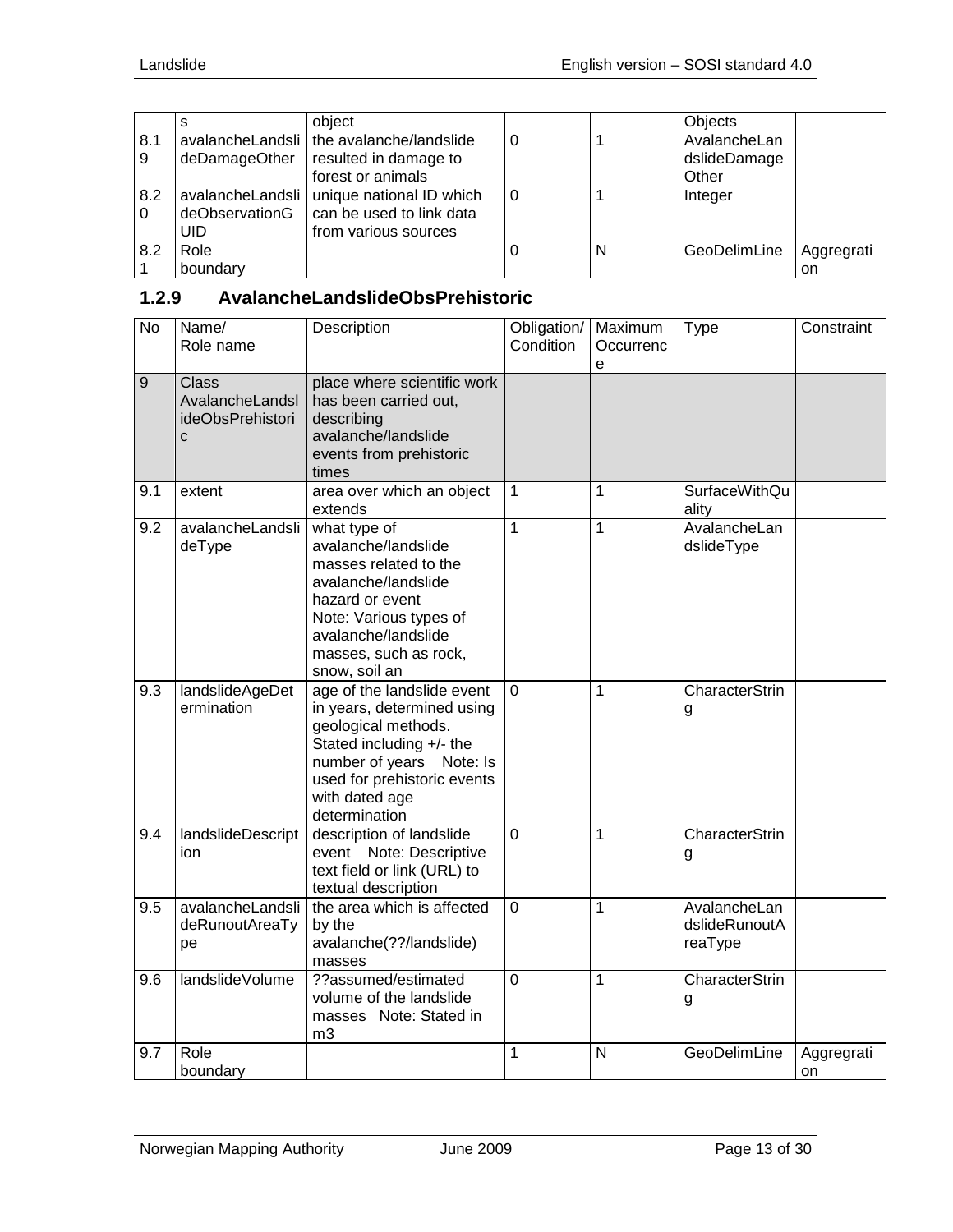| No                    | Name/<br>Role name                             | Description                                                                                                                                                                                       | Obligation/<br>Condition | Maximum<br>Occurrenc<br>е | Type                                        | Constraint |
|-----------------------|------------------------------------------------|---------------------------------------------------------------------------------------------------------------------------------------------------------------------------------------------------|--------------------------|---------------------------|---------------------------------------------|------------|
| 10                    | <b>Class</b><br>AvalancheLandsl<br>ideObsPoint | place where observations,<br>measurements, etc. have<br>been carried out in<br>connection with<br>avalanche/landslide<br>mapping and surveys                                                      |                          |                           |                                             |            |
| 10.                   | position                                       | location where the object<br>exists                                                                                                                                                               | 1                        | 1                         | PointWithQuali<br>ty                        |            |
| 10.<br>$\overline{2}$ | avalancheLandsli<br>deType                     | what type of<br>avalanche/landslide<br>masses related to the<br>avalanche/landslide<br>hazard or event<br>Note: Various types of<br>avalanche/landslide<br>masses, such as rock,<br>snow, soil an | 1                        | 1                         | AvalancheLan<br>dslideType                  |            |
| 10.<br>3              | avalancheLandsli<br>deMeasurement<br>Method    | investigation/sampling<br>used at measuring station<br>or observation point                                                                                                                       | $\Omega$                 | 1                         | AvalancheLan<br>dslideMeasure<br>mentMethod |            |

# <span id="page-13-0"></span>**1.2.10 AvalancheLandslideObsPoint**

## <span id="page-13-1"></span>**1.2.11 PotentialAvalancheLandslideHazardArea**

| No       | Name/<br>Role name                                            | Description                                                                                                                                                                                                                                               | Obligation/<br>Condition | Maximum<br>Occurrenc<br>e | <b>Type</b>                               | Constraint |
|----------|---------------------------------------------------------------|-----------------------------------------------------------------------------------------------------------------------------------------------------------------------------------------------------------------------------------------------------------|--------------------------|---------------------------|-------------------------------------------|------------|
| 11       | <b>Class</b><br>PotentialAvalanc<br>heLandslideHaza<br>rdArea | area where there is a<br>potential<br>avalanche/landslide<br>hazard                                                                                                                                                                                       |                          |                           |                                           |            |
| 11.      | extent                                                        | area over which an object<br>extends                                                                                                                                                                                                                      | 1                        | 1                         | <b>SurfaceWithQu</b><br>ality             |            |
| 11.<br>2 | avalancheLandsli<br>deType                                    | what type of<br>avalanche/landslide<br>masses related to the<br>avalanche/landslide<br>hazard or event<br>Note: Various types of<br>avalanche/landslide<br>masses, such as rock,<br>snow, soil                                                            | 1                        | 1                         | AvalancheLan<br>dslideType                |            |
| 11.<br>3 | snowRockAvalan<br>cheHazardEvalu<br>ation                     | rough indication of how<br>exposed an area is to<br>avalanches and rock falls.<br>Note: The classification<br>has been used in the<br>preparation of hazard zone<br>maps for rock and snow<br>avalanches. These are<br>based on NGI's<br>geomorphological | 1                        | 1                         | SnowRockAval<br>ancheHazardE<br>valuation |            |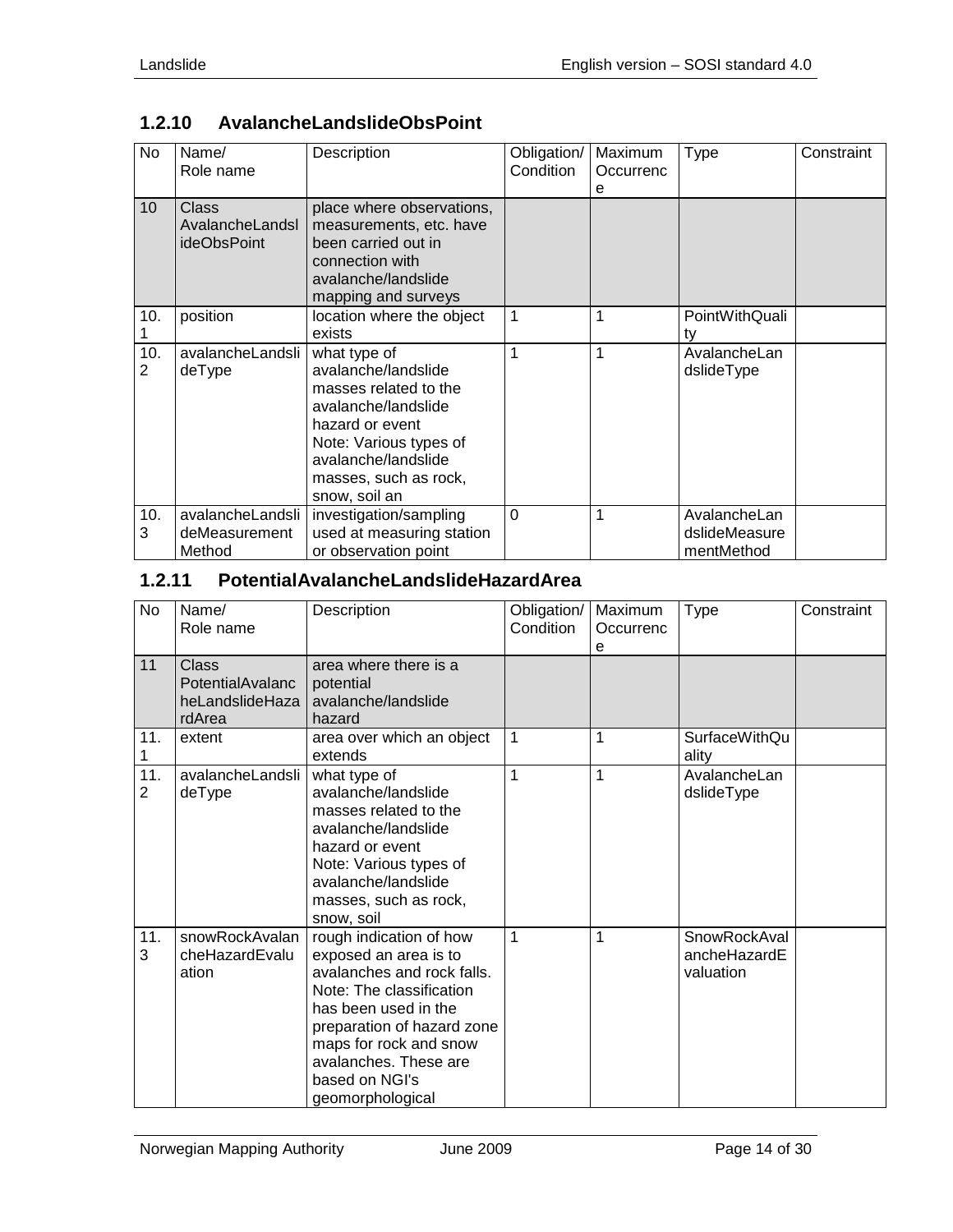|     |          | interpretation of the terrain<br>on maps, aerial<br>photographs and in the<br>field, drillings, geothecnical<br>conditions, climate and<br>other landslide related<br>information |   |              |            |
|-----|----------|-----------------------------------------------------------------------------------------------------------------------------------------------------------------------------------|---|--------------|------------|
| 11. | Role     |                                                                                                                                                                                   | N | GeoDelimLine | Aggregrati |
|     | boundary |                                                                                                                                                                                   |   |              | on         |

# <span id="page-14-0"></span>**1.2.12 RunoutAreaBoundary**

| $\overline{N}$                      | Name/<br>Role name                             | Description                                                                                                                                                                                                                                                                                                                                                           | Obligation/<br>Condition | Maximum<br>Occurrenc<br>e | <b>Type</b>                                    | Constraint |
|-------------------------------------|------------------------------------------------|-----------------------------------------------------------------------------------------------------------------------------------------------------------------------------------------------------------------------------------------------------------------------------------------------------------------------------------------------------------------------|--------------------------|---------------------------|------------------------------------------------|------------|
| 12                                  | <b>Class</b><br><b>RunoutAreaBoun</b><br>dary  |                                                                                                                                                                                                                                                                                                                                                                       |                          |                           |                                                |            |
| 12.<br>1                            | extent                                         | area over which an object<br>extends                                                                                                                                                                                                                                                                                                                                  | $\mathbf{1}$             | $\mathbf{1}$              | SurfaceWithQu<br>ality                         |            |
| $\overline{12}$ .<br>$\overline{2}$ | avalancheLandsli<br>deType                     | what type of<br>avalanche/landslide<br>masses related to the<br>avalanche/landslide<br>hazard or event<br>Note: Various types of<br>avalanche/landslide<br>masses, such as rock,<br>snow, soil                                                                                                                                                                        | 1                        | 1                         | AvalancheLan<br>dslideType                     |            |
| 12.<br>3                            | landslideHazardL<br>evelClass                  | the degree of probability<br>that there will be an<br>avalanche Condition: The<br>attribute<br>landslideHazardLevelClas<br>s or<br>avalancheStatisticProbabili<br>ty is mandatory.<br>landslideHazardLevelClas<br>s is used in the case of<br>quick clay and<br>avalancheStatisticProbabili<br>ty in the case of steep<br>terrain Note:<br>?? <truncated></truncated> | 1                        | 1                         | LandslideHaza<br>rdLevelClass                  |            |
| 12.<br>4                            | avalancheLandsli<br>deStatisticProba<br>bility | statistical probability that<br>an avalanche landslide will<br>take place Condition: The<br>attribute<br>landslideHazardLevelClas<br>s or<br>avalancheStatisticProbabili<br>ty is mandatory.<br>landslideHazardLevelClas<br>s is used in the case of<br>quick clay and<br>avalancheStatisticProbabili                                                                 | $\mathbf{1}$             | $\mathbf{1}$              | AvalancheLan<br>dslideStatisticP<br>robability |            |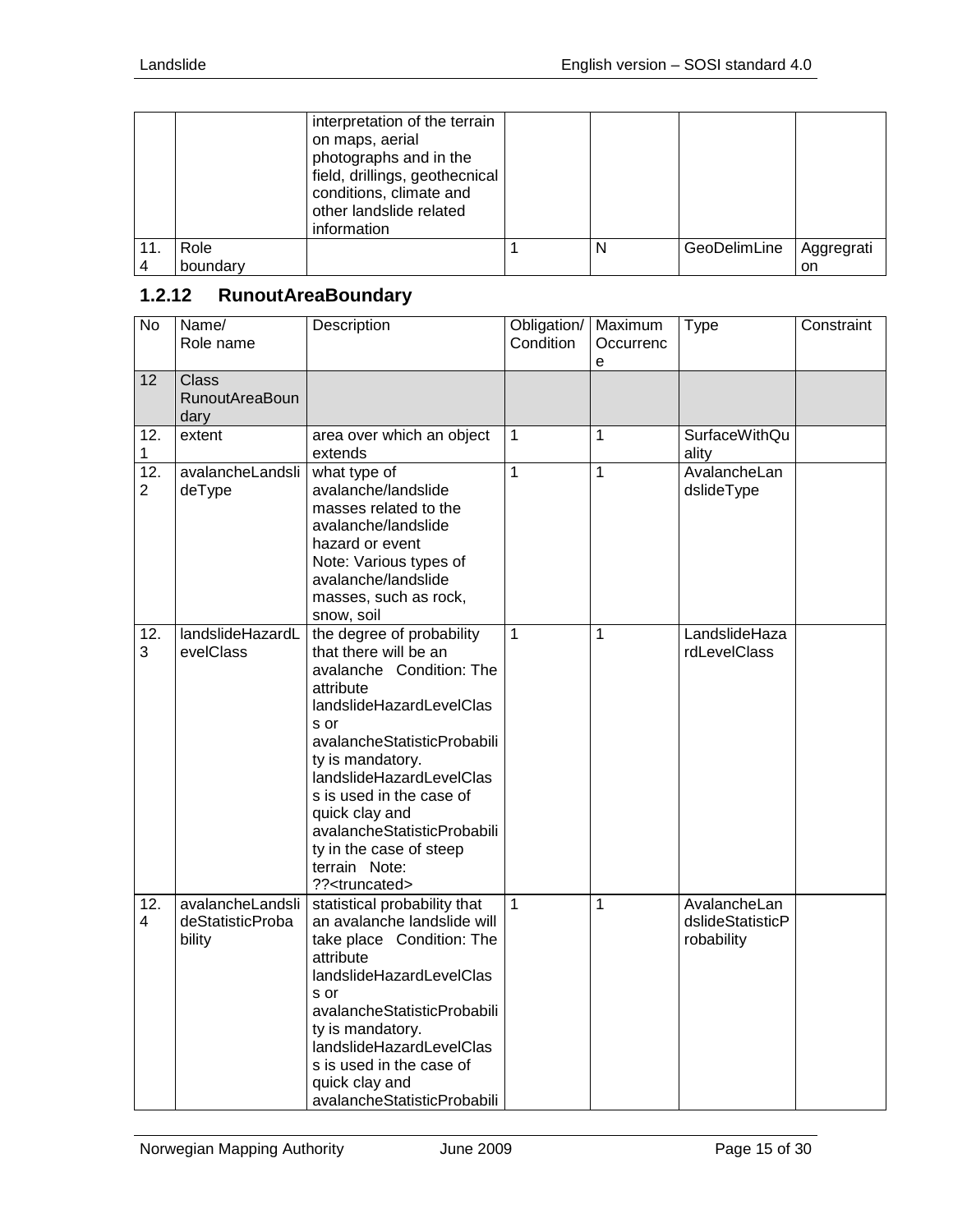|                       |                                           | ty in the case of steep<br>terrain Note: Indicated as<br>a yearly probability of<br>avalanches/landslides. In<br>the Planning and Building<br>Act consideration must be<br>given for the yearly<br>probability of 1/1000                                                                                                                                   |          |   |                                            |                  |
|-----------------------|-------------------------------------------|------------------------------------------------------------------------------------------------------------------------------------------------------------------------------------------------------------------------------------------------------------------------------------------------------------------------------------------------------------|----------|---|--------------------------------------------|------------------|
| 12.<br>5              | landslideDamage<br>ConsequenceCla<br>SS   | what economic and social<br>consequences follow a<br>quick clay slide, and risk of<br>loss of human lives Note:<br>Qualitative classification of<br>consequences of damage<br>in connection with risk of<br>fatalities, personal injuries,<br>financial loss, value<br>reduction as well as the<br>risk that important social<br>functions can be affected | 1        | 1 | landslideDama<br>geConsequenc<br>eClass    |                  |
| 12.<br>6              | landslideAreaNa<br>me                     | name of site which is used<br>in connection with a<br>landslide event                                                                                                                                                                                                                                                                                      | $\Omega$ | 1 | CharacterStrin<br>g                        |                  |
| 12.<br>$\overline{7}$ | avalancheLandsli<br>deTriggerAreaTy<br>рe | the type of source area for<br>the avalanche/landslide<br>Note: Unstable rock<br>slopes, snowdrifts, etc                                                                                                                                                                                                                                                   | 0        | 1 | AvalancheLan<br>dslideTriggerAr<br>eaType  |                  |
| 12.<br>8              | avalancheLandsli<br>deSourceAreaSI<br>ope | the type of source area for<br>the avalanche/landslide<br>Note: Unstable rock<br>slopes, snowdrifts, etc                                                                                                                                                                                                                                                   | 0        | 1 | AvalancheLan<br>dslideTriggerAr<br>eaSlope |                  |
| 12.<br>9              | Role<br>boundary                          |                                                                                                                                                                                                                                                                                                                                                            | 1        | N | GeoDelimLine                               | Aggregrati<br>on |

## <span id="page-15-0"></span>**1.2.13 RunoutArea**

| No.      | Name/<br>Role name         | Description                                                                                                                                                                                       | Obligation/<br>Condition | Maximum<br>Occurrenc<br>е | Type                          | Constraint |
|----------|----------------------------|---------------------------------------------------------------------------------------------------------------------------------------------------------------------------------------------------|--------------------------|---------------------------|-------------------------------|------------|
| 13       | Class<br>RunoutArea        | area which is affected or<br>covered by<br>avalanche/landslide<br>masses when an<br>avalanche/landslide<br>occurs                                                                                 |                          |                           |                               |            |
| 13.      | extent                     | area over which an object<br>extends                                                                                                                                                              | 1                        |                           | <b>SurfaceWithQu</b><br>ality |            |
| 13.<br>2 | avalancheLandsli<br>deType | what type of<br>avalanche/landslide<br>masses related to the<br>avalanche/landslide<br>hazard or event<br>Note: Various types of<br>avalanche/landslide<br>masses, such as rock,<br>snow, soil an | 1                        |                           | AvalancheLan<br>dslideType    |            |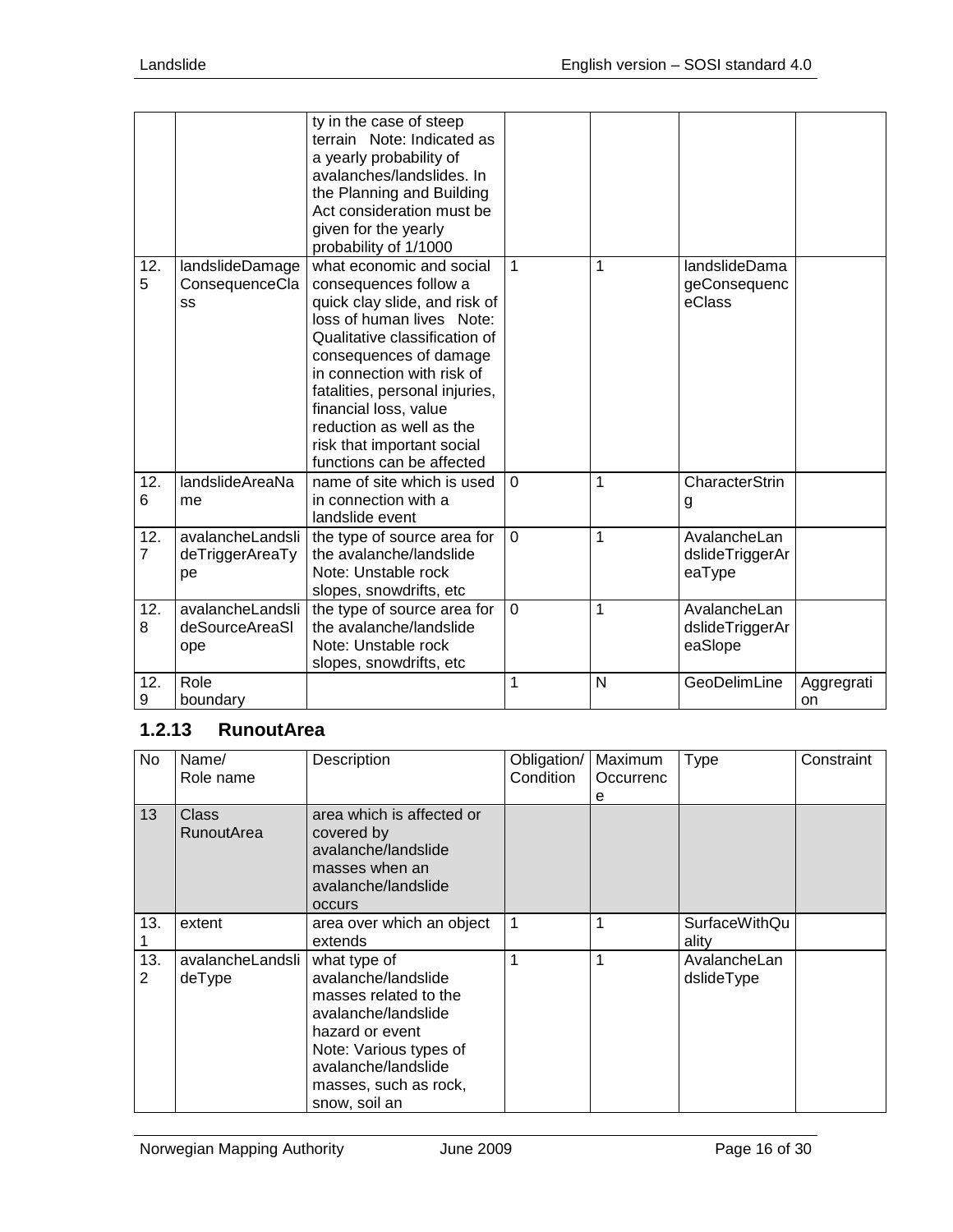| 13.            |                  | avalancheLandsli   the area which is affected | 1            | 1 | AvalancheLan     |            |
|----------------|------------------|-----------------------------------------------|--------------|---|------------------|------------|
| 3              | deRunoutAreaTy   | by the                                        |              |   | dslideRunoutA    |            |
|                | pe               | avalanche(??/landslide)                       |              |   | reaType          |            |
|                |                  | masses                                        |              |   |                  |            |
| 13.            | avalancheLandsli | statistical probability that                  | 1            | 1 | AvalancheLan     |            |
| $\overline{4}$ | deStatisticProba | an avalanche/a landslide                      |              |   | dslideStatisticP |            |
|                | bility           | will take place                               |              |   | robability       |            |
|                |                  | Condition: The attribute                      |              |   |                  |            |
|                |                  | landslideHazardLevelClas                      |              |   |                  |            |
|                |                  | s or                                          |              |   |                  |            |
|                |                  | avalancheStatisticProbabili                   |              |   |                  |            |
|                |                  |                                               |              |   |                  |            |
|                |                  | ty is mandatory.                              |              |   |                  |            |
|                |                  | landslideHazardLevelClas                      |              |   |                  |            |
|                |                  | s is used in the case of                      |              |   |                  |            |
|                |                  | quick clay and                                |              |   |                  |            |
|                |                  | avalancheStatisticProbabili                   |              |   |                  |            |
|                |                  | ty in the case of steep                       |              |   |                  |            |
|                |                  | terrain                                       |              |   |                  |            |
|                |                  | Note: Indicated as a yearly                   |              |   |                  |            |
|                |                  | probability of                                |              |   |                  |            |
|                |                  | avalanches/landslides. In                     |              |   |                  |            |
|                |                  | the Planning and Building                     |              |   |                  |            |
|                |                  | Act consideration must be                     |              |   |                  |            |
|                |                  | given for the yearly                          |              |   |                  |            |
|                |                  | probability of 1/1000                         |              |   |                  |            |
| 13.            | landslideDamage  | what economic and social                      | $\mathbf{1}$ | 1 | landslideDama    |            |
| 5              | ConsequenceCla   | consequences follow a                         |              |   | geConsequenc     |            |
|                | SS               | quick clay slide, and risk of                 |              |   | eClass           |            |
|                |                  | loss of human lives                           |              |   |                  |            |
|                |                  | Note: Qualitative                             |              |   |                  |            |
|                |                  |                                               |              |   |                  |            |
|                |                  | classification of                             |              |   |                  |            |
|                |                  | consequences of damage                        |              |   |                  |            |
|                |                  | in connection with risk of                    |              |   |                  |            |
|                |                  | fatalities, personal injuries,                |              |   |                  |            |
|                |                  | financial loss, value                         |              |   |                  |            |
|                |                  | reduction as well as the                      |              |   |                  |            |
|                |                  | risk that important social                    |              |   |                  |            |
|                |                  | functions can be affected                     |              |   |                  |            |
| 13.            | Role             |                                               | 1            | N | GeoDelimLine     | Aggregrati |
| 6              | boundary         |                                               |              |   |                  | on         |

# <span id="page-16-0"></span>**1.2.14 GeotechDrilling**

| <b>No</b> | Name/           | Description                 | Obligation/ | Maximum   | Type           | Constraint |
|-----------|-----------------|-----------------------------|-------------|-----------|----------------|------------|
|           | Role name       |                             | Condition   | Occurrenc |                |            |
|           |                 |                             |             | е         |                |            |
| 14        | <b>Class</b>    | method for identifying soil |             |           |                |            |
|           | GeotechDrilling | conditions                  |             |           |                |            |
| 14.       | position        | location where the object   |             |           | PointWithQuali |            |
|           |                 | exists                      |             |           |                |            |
| 14.       | drillingFirm    | name of firm which carried  |             |           | CharacterStrin |            |
|           |                 | out the drilling            |             |           |                |            |
| 14.       | drillingType    | which kind of drilling was  |             |           | BoringType     |            |
| 3         |                 | used                        |             |           |                |            |
| 14.       | drillingDepth   | vertical drilling depth     | $\Omega$    |           | Real           |            |
|           |                 | Note: Stated in metres      |             |           |                |            |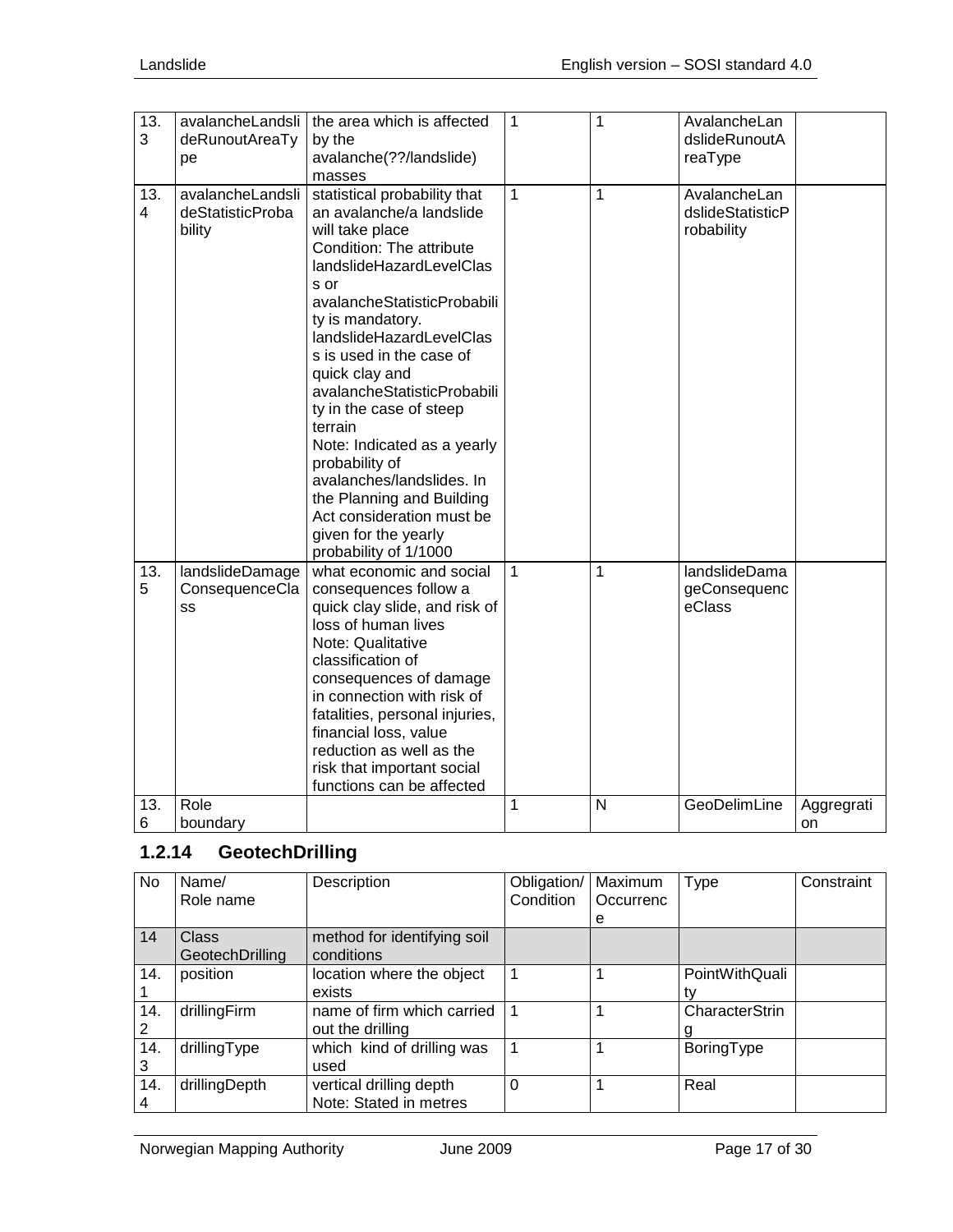| 14.<br>5  | boringDate              | point in time when drilling<br>was carried out                                                                      | $\Omega$    |   | Date                |
|-----------|-------------------------|---------------------------------------------------------------------------------------------------------------------|-------------|---|---------------------|
| 14.<br>6  | boreholeNumber          | ID of place where drilling<br>has been carried out                                                                  | $\Omega$    | 1 | CharacterStrin      |
| 14.       | investigationNum<br>ber | ID of investigation where<br>drilling has been carried<br>out                                                       | $\Omega$    | 1 | Integer             |
| 14.<br>8  | soilBoringRefere<br>nce | reference to report or other $ 0\rangle$<br>documentation Note: Can<br>be used as URL link to<br>online information |             |   | CharacterStrin<br>g |
| 14.<br>9  | depthToQuickCla         | depth down to quick clay<br>Note: Stated in metres                                                                  | $\Omega$    | 1 | Real                |
| 14.<br>10 | depthToBedrock          | the distance from the<br>ground surface down to<br>solid bedrock Note:<br>Stated in metres                          | $\mathbf 0$ | 1 | Real                |

# <span id="page-17-0"></span>**1.2.15 TsunamiArea**

| <b>No</b>             | Name/<br>Role name                             | Description                                                                                                                                                                                                                                                                                                                                                                                                                                                                                                                           | Obligation/<br>Condition | Maximum<br>Occurrenc | <b>Type</b>                                    | Constraint |
|-----------------------|------------------------------------------------|---------------------------------------------------------------------------------------------------------------------------------------------------------------------------------------------------------------------------------------------------------------------------------------------------------------------------------------------------------------------------------------------------------------------------------------------------------------------------------------------------------------------------------------|--------------------------|----------------------|------------------------------------------------|------------|
| 15                    | <b>Class</b><br>TsunamiArea                    | land area which would be<br>affected by a potential<br>tsunami caused by<br>avalanche/landslide<br>masses which run into in<br>the sea or a lake                                                                                                                                                                                                                                                                                                                                                                                      |                          | е                    |                                                |            |
| 15.<br>1              | extent                                         | area over which an object<br>extends                                                                                                                                                                                                                                                                                                                                                                                                                                                                                                  | 1                        | 1                    | <b>SurfaceWithQu</b><br>ality                  |            |
| 15.<br>$\overline{2}$ | avalancheLandsli<br>deStatisticProba<br>bility | statistical probability that<br>an avalanche/a landslide<br>will take place Condition:<br>The attribute<br>landslideHazardLevelClas<br>$s$ or<br>avalancheStatisticProbabili<br>ty is mandatory.<br>landslideHazardLevelClas<br>s is used in the case of<br>quick clay and<br>avalancheStatisticProbabili<br>ty in the case of steep<br>terrain Note: Indicated as<br>a yearly probability of<br>avalanches/landslides. In<br>the Planning and Building<br>Act consideration must be<br>given for the yearly<br>probability of 1/1000 | 1                        | 1                    | AvalancheLan<br>dslideStatisticP<br>robability |            |
| 15.                   | landslideDamage                                | what economic and social                                                                                                                                                                                                                                                                                                                                                                                                                                                                                                              | 1                        | 1                    | landslideDama                                  |            |
| 3                     | ConsequenceCla<br>SS                           | consequences follow a<br>quick clay slide, and risk of<br>loss of human lives Note:<br>Qualitative classification of                                                                                                                                                                                                                                                                                                                                                                                                                  |                          |                      | geConsequenc<br>eClass                         |            |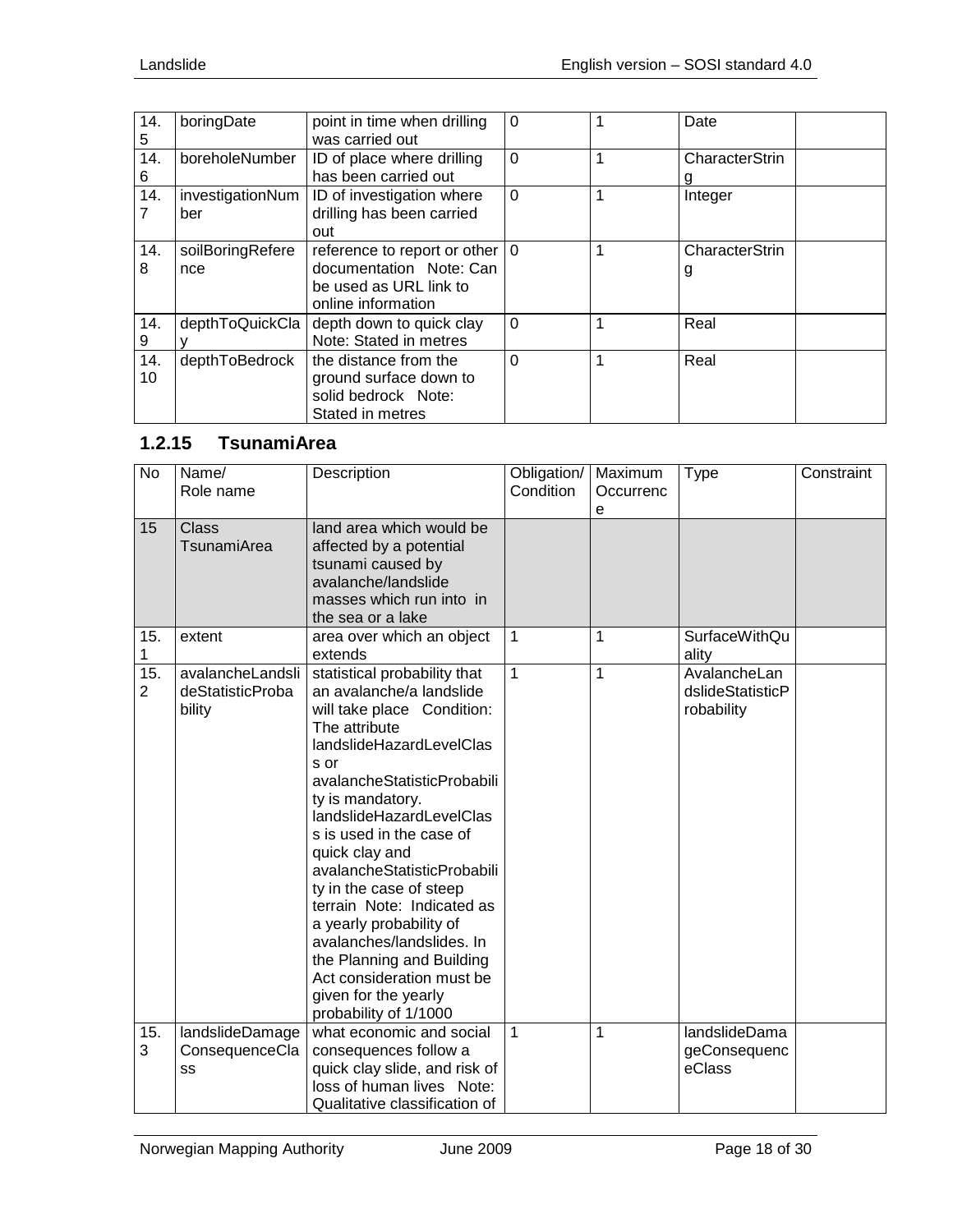|          |                  | consequences of damage<br>in connection with risk of<br>fatalities, personal injuries,<br>financial loss, value<br>reduction as well as the<br>risk of ?? <truncated></truncated> |   |              |                  |
|----------|------------------|-----------------------------------------------------------------------------------------------------------------------------------------------------------------------------------|---|--------------|------------------|
| 15.      | tsunaimiHeight   | calculated maximum<br>tsunami height from an<br>avalanche/landslide event<br>Note: Stated in metres                                                                               |   | Integer      |                  |
| 15.<br>5 | Role<br>boundary |                                                                                                                                                                                   | N | GeoDelimLine | Aggregrati<br>on |

## <span id="page-18-0"></span>**1.2.16 Association <<Topo>> QuickClayHazardZone-QuickClayHazardZoneDelim**

| No       | Name/<br>Role name                                                      | Description | Obligation/<br>Condition | Maximum<br>Occurrenc<br>е | <b>Type</b>                  | Constraint      |
|----------|-------------------------------------------------------------------------|-------------|--------------------------|---------------------------|------------------------------|-----------------|
| 16       | Association<br>QuickClayHazard<br>Zone-<br>QuickClayHazard<br>ZoneDelim |             |                          |                           |                              |                 |
| 16.      | Role<br>boundaryQuickCl<br>ayHazardZoneD<br>elim                        |             | 1                        | N                         | QuickClayHaz<br>ardZoneDelim | Aggregatio<br>n |
| 16.<br>2 | Role<br>(unnamed)<br>QuickClayHazard<br>Zone                            |             | 1                        | 1                         | QuickClayHaz<br>ardZone      |                 |

#### <span id="page-18-1"></span>**1.2.17 Association <<Topo>> QuickClayArea-QuickClayAreaDelim**

| No.      | Name/<br>Role name                                      | Description | Obligation/<br>Condition | Maximum<br>Occurrenc<br>е | Type                   | Constraint      |
|----------|---------------------------------------------------------|-------------|--------------------------|---------------------------|------------------------|-----------------|
| 17       | Association<br>QuickClayArea-<br>QuickClayAreaD<br>elim |             |                          |                           |                        |                 |
| 17.      | Role<br>boundaryQuickCl<br>ayAreaDelim                  |             | 1                        | N                         | QuickClayArea<br>Delim | Aggregatio<br>n |
| 17.<br>2 | Role<br>(unnamed)<br>QuickClayArea                      |             |                          | 1                         | QuickClayArea          |                 |

#### <span id="page-18-2"></span>**1.2.18 Association <<Topo>> PotentialAvalancheLandslideHazardArea-GeoDelimLine**

| No | Name/<br>Role name | Description | Obligation/   Maximum<br>Condition | l Occurrenc | Type | Constraint |
|----|--------------------|-------------|------------------------------------|-------------|------|------------|
| 18 | Association        |             |                                    | e           |      |            |
|    | PotentialAvalanc   |             |                                    |             |      |            |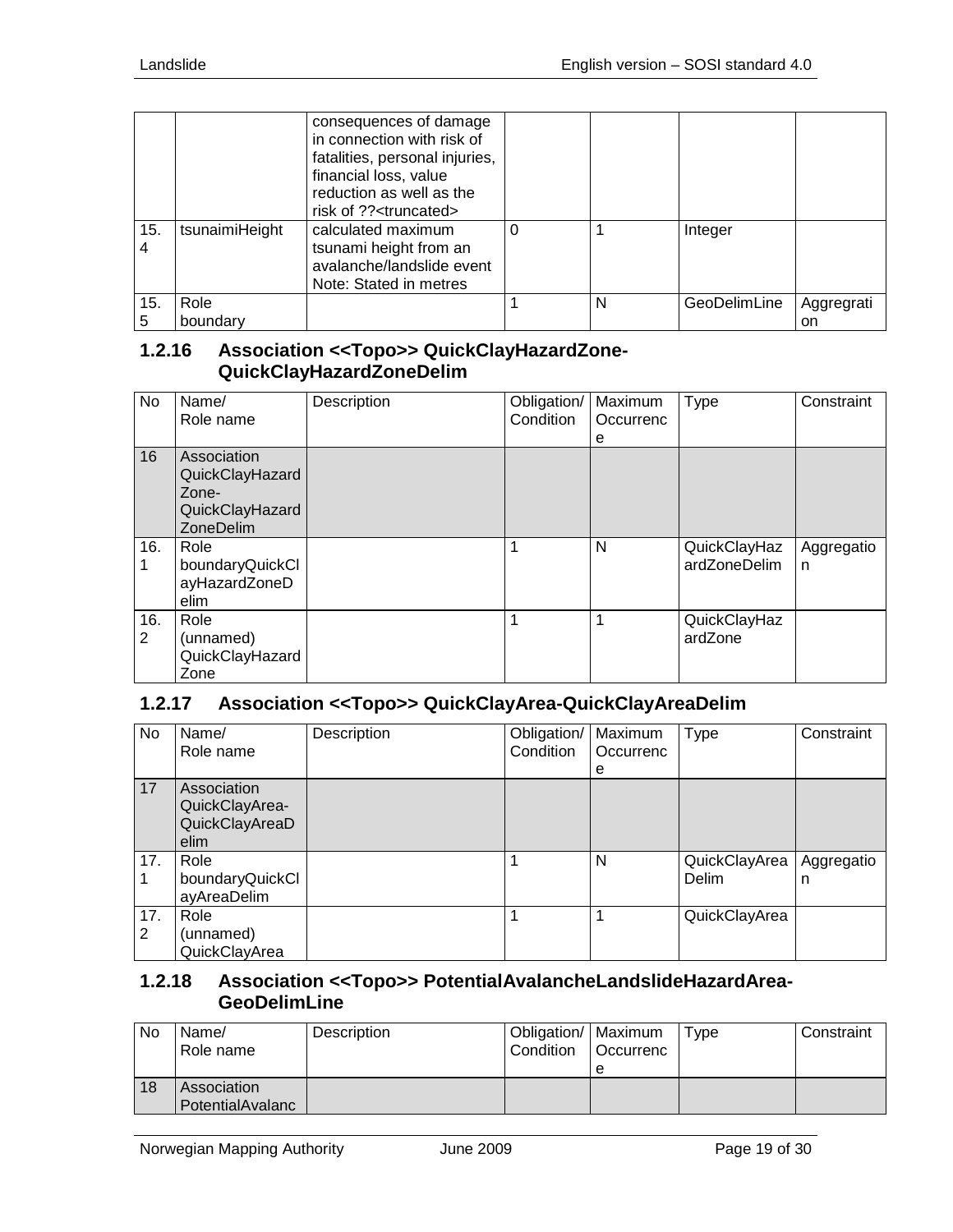|     | heLandslideHaza<br>rdArea-<br>GeoDelimLine |  |   |                |            |
|-----|--------------------------------------------|--|---|----------------|------------|
| 18. | Role                                       |  | N | GeoDelimLine   | Aggregatio |
|     | boundary                                   |  |   |                | n          |
| 18. | Role                                       |  |   | PotentialAvala |            |
| 2   | (unnamed)                                  |  |   | ncheLandslide  |            |
|     | PotentialAvalanc                           |  |   | HazardArea     |            |
|     | heLandslideHaza                            |  |   |                |            |
|     | rdArea                                     |  |   |                |            |

# <span id="page-19-0"></span>**1.2.19 Association <<Topo>> RunoutAreaBoundary-GeoDelimLine**

| <b>No</b> | Name/                 | Description | Obligation/ | Maximum   | <b>Type</b>  | Constraint |
|-----------|-----------------------|-------------|-------------|-----------|--------------|------------|
|           | Role name             |             | Condition   | Occurrenc |              |            |
|           |                       |             |             | е         |              |            |
| 19        | Association           |             |             |           |              |            |
|           | <b>RunoutAreaBoun</b> |             |             |           |              |            |
|           | dary-                 |             |             |           |              |            |
|           | <b>GeoDelimLine</b>   |             |             |           |              |            |
| 19.       | Role                  |             |             | N         | GeoDelimLine | Aggregatio |
|           | boundary              |             |             |           |              | n          |
| 19.       | Role                  |             | 0           |           | RunoutAreaBo |            |
| 2         | (unnamed)             |             |             |           | undary       |            |
|           | <b>RunoutAreaBoun</b> |             |             |           |              |            |
|           | dary                  |             |             |           |              |            |

#### <span id="page-19-1"></span>**1.2.20 Association <<Topo>> AvalancheLandslideObsHistorical-GeoDelimLine**

| No  | Name/               | Description | Obligation/ | Maximum   | Type           | Constraint |
|-----|---------------------|-------------|-------------|-----------|----------------|------------|
|     | Role name           |             | Condition   | Occurrenc |                |            |
|     |                     |             |             | e         |                |            |
| 20  | Association         |             |             |           |                |            |
|     | AvalancheLandsl     |             |             |           |                |            |
|     | ideObsHistorical-   |             |             |           |                |            |
|     | <b>GeoDelimLine</b> |             |             |           |                |            |
| 20. | Role                |             | 0           | N         | GeoDelimLine   | Aggregatio |
|     | boundary            |             |             |           |                | n          |
| 20. | Role                |             | 0           |           | AvalancheLan   |            |
| 2   | (unnamed)           |             |             |           | dslideObsHisto |            |
|     | AvalancheLandsl     |             |             |           | rical          |            |
|     | ideObsHistorical    |             |             |           |                |            |

#### <span id="page-19-2"></span>**1.2.21 Association <<Topo>> AvalancheLandslideObsPrehistoric-GeoDelimLine**

| <b>No</b> | Name/<br>Role name                                                   | Description | Obligation/   Maximum<br>Condition | Occurrenc<br>e | Type         | Constraint      |
|-----------|----------------------------------------------------------------------|-------------|------------------------------------|----------------|--------------|-----------------|
| 21        | Association<br>AvalancheLandsl<br>ideObsPrehistori<br>c-GeoDelimLine |             |                                    |                |              |                 |
| 21.       | Role<br>boundary                                                     |             |                                    | N              | GeoDelimLine | Aggregatio<br>n |
| 21.       | Role                                                                 |             |                                    |                | AvalancheLan |                 |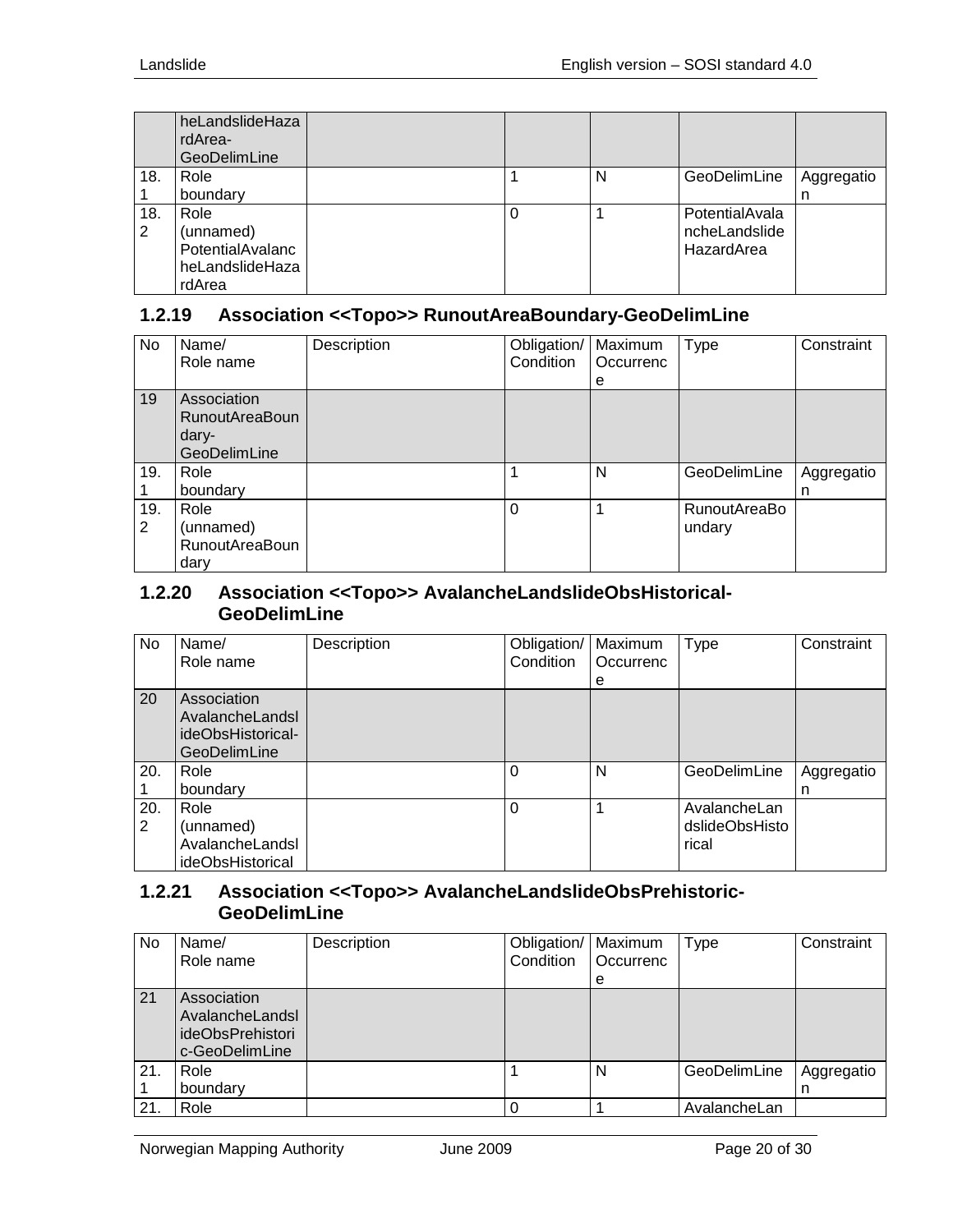| (unnamed)        |  | dslideObsPrehi |  |
|------------------|--|----------------|--|
| AvalancheLandsl  |  | storic         |  |
| ideObsPrehistori |  |                |  |
|                  |  |                |  |

#### <span id="page-20-0"></span>**1.2.22 Association <<Topo>> AvalancheLandslideHazardZone-AvalancheLandslideHazardBoundary**

| No                    | Name/<br>Role name                                                                           | Description | Obligation/<br>Condition | Maximum<br>Occurrenc<br>е | <b>Type</b>                              | Constraint      |
|-----------------------|----------------------------------------------------------------------------------------------|-------------|--------------------------|---------------------------|------------------------------------------|-----------------|
| 22                    | Association<br>AvalancheLandsl<br>ideHazardZone-<br>AvalancheLandsl<br>ideHazardBound<br>ary |             |                          |                           |                                          |                 |
| 22.<br>1              | Role<br>boundaryAvalanc<br>heLandslideHaza<br>rd                                             |             |                          | N                         | AvalancheLan<br>dslideHazardB<br>oundary | Aggregatio<br>n |
| 22.<br>$\overline{2}$ | Role<br>(unnamed)<br>AvalancheLandsl<br>ideHazardZone                                        |             |                          |                           | AvalancheLan<br>dslideHazardZ<br>one     |                 |

## <span id="page-20-1"></span>**1.2.23 Association <<Topo>> TsunamiArea-GeoDelimLine**

| No       | Name/<br>Role name                          | Description | Obligation/   Maximum<br>Condition | <b>Occurrenc</b><br>e | <b>Type</b>  | Constraint      |
|----------|---------------------------------------------|-------------|------------------------------------|-----------------------|--------------|-----------------|
| 23       | Association<br>TsunamiArea-<br>GeoDelimLine |             |                                    |                       |              |                 |
| 23.      | Role<br>boundary                            |             |                                    | N                     | GeoDelimLine | Aggregatio<br>n |
| 23.<br>2 | Role<br>(unnamed)<br>TsunamiArea            |             | $\Omega$                           |                       | TsunamiArea  |                 |

## <span id="page-20-2"></span>**1.2.24 Association <<Topo>> RunoutArea-GeoDelimLine**

| No       | Name/<br>Role name                         | Description | Obligation/<br>Condition | Maximum<br>Occurrenc<br>e | <b>Type</b>       | Constraint      |
|----------|--------------------------------------------|-------------|--------------------------|---------------------------|-------------------|-----------------|
| 24       | Association<br>RunoutArea-<br>GeoDelimLine |             |                          |                           |                   |                 |
| 24.      | Role<br>boundary                           |             |                          | N                         | GeoDelimLine      | Aggregatio<br>n |
| 24.<br>2 | Role<br>(unnamed)<br>RunoutArea            |             | 0                        |                           | <b>RunoutArea</b> |                 |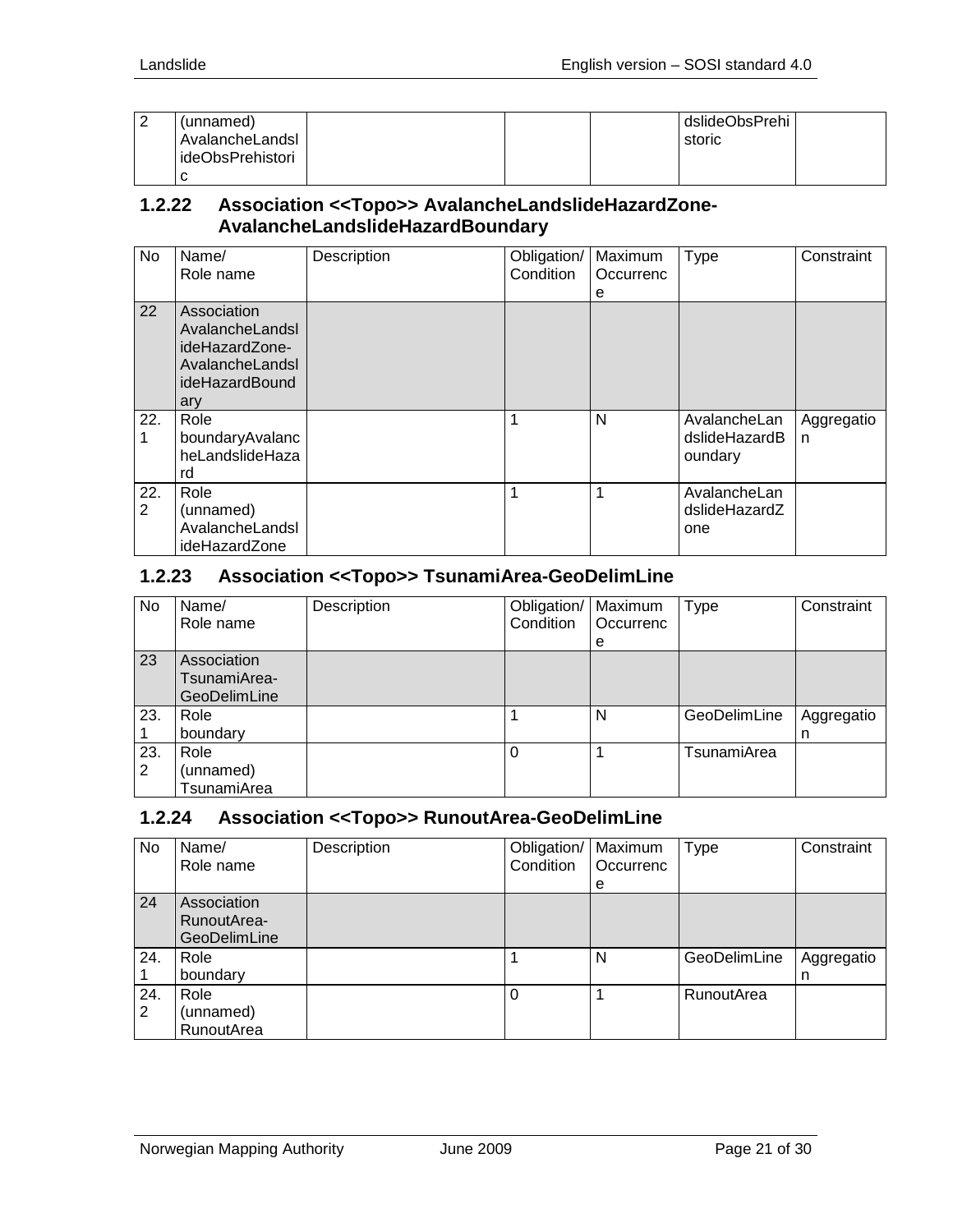# **1.2.25 CodeLists**

# **1.2.25.1 <<CodeList>> BoringType**

<span id="page-21-1"></span><span id="page-21-0"></span>

| Nr             | Code name                             | Definition/Description                                                                             | Code           |
|----------------|---------------------------------------|----------------------------------------------------------------------------------------------------|----------------|
| $\overline{1}$ | CodeList                              | which kind of drilling was used                                                                    |                |
|                | BoringType                            |                                                                                                    |                |
| $1.1$          | Unknown boring type                   | Unknown type, or type which is not found in the code list                                          | 0              |
| 1.2            | Rock control drilling                 | drilling down to and in bedrock                                                                    |                |
| 1.3            | Rotary weight sounding (Penetration   | sounding with rotation of probe                                                                    | $\overline{2}$ |
|                | of a twisted point into the ground by |                                                                                                    |                |
|                | rotation, where the rod system is     |                                                                                                    |                |
|                | loaded by a normative weight of 100   |                                                                                                    |                |
|                | kg.                                   |                                                                                                    |                |
| 1.4            | Simple sounding or percussion         | Sounding without registration of resistance, e.g. flush boring, hammer boring (manual or using   3 |                |
|                | sounding                              | a machine), etc.                                                                                   |                |
| 1.5            | Cut, excavation, sample pit           | Sample pit/shaft which is dug by an excavator                                                      | 4              |
| 1.6            | Sampling serie                        | the samples taken using drilling equipment auger, sampler, diamond core drill, etc.)               | 5              |
| 1.7            | Shovel blade sampling                 | Drilling with sampling at predetermined intervals, e.g. every metre                                | 6              |
| 1.8            | Piezometer                            | Including measurement of ground water level                                                        | $\overline{7}$ |
| 1.9            | Bedrock outcrop/exposure              | Drilling not necessary, rock structure exposed on the surface                                      | 8              |
| 1.10           | Piezocone test (CPTU) Measures tip    | registers tip resistance, side friction and pore pressure                                          | 9              |
|                | resistance (qc), Sleeve friction (fs) |                                                                                                    |                |
|                | and pore pressure (u).                |                                                                                                    |                |
| 1.11           | Rotary pressure sounding (Rod         | mechanical sounding with automatic recording                                                       | 10             |
|                | penetrates the ground with a          |                                                                                                    |                |
|                | combination of rotation and static    |                                                                                                    |                |
|                | pressure.)                            |                                                                                                    |                |
| 1.12           | Ram sounding                          | registers the ramming resistance against penetration                                               | 11             |
| 1.13           | Total sounding (Rod penetrates the    | Boring which passes through entire package of soil strata as well as into bedrock                  | 12             |
|                | ground with a combination of rotation |                                                                                                    |                |
|                | and static pressure.)                 |                                                                                                    |                |
| 1.14           | In-situ vane test / apparatus         | Registers undisturbed and remoulded shear strength                                                 | 13             |
| 1.15           | <b>Gravity corer</b>                  | sampling tube which is pressed down into sediments by means of gravitation/a weight                | 14             |
| 1.16           | Sampling by vibration                 | sampling tube which is pressed down into sediments by means of vibration (and gravitation)         | 15             |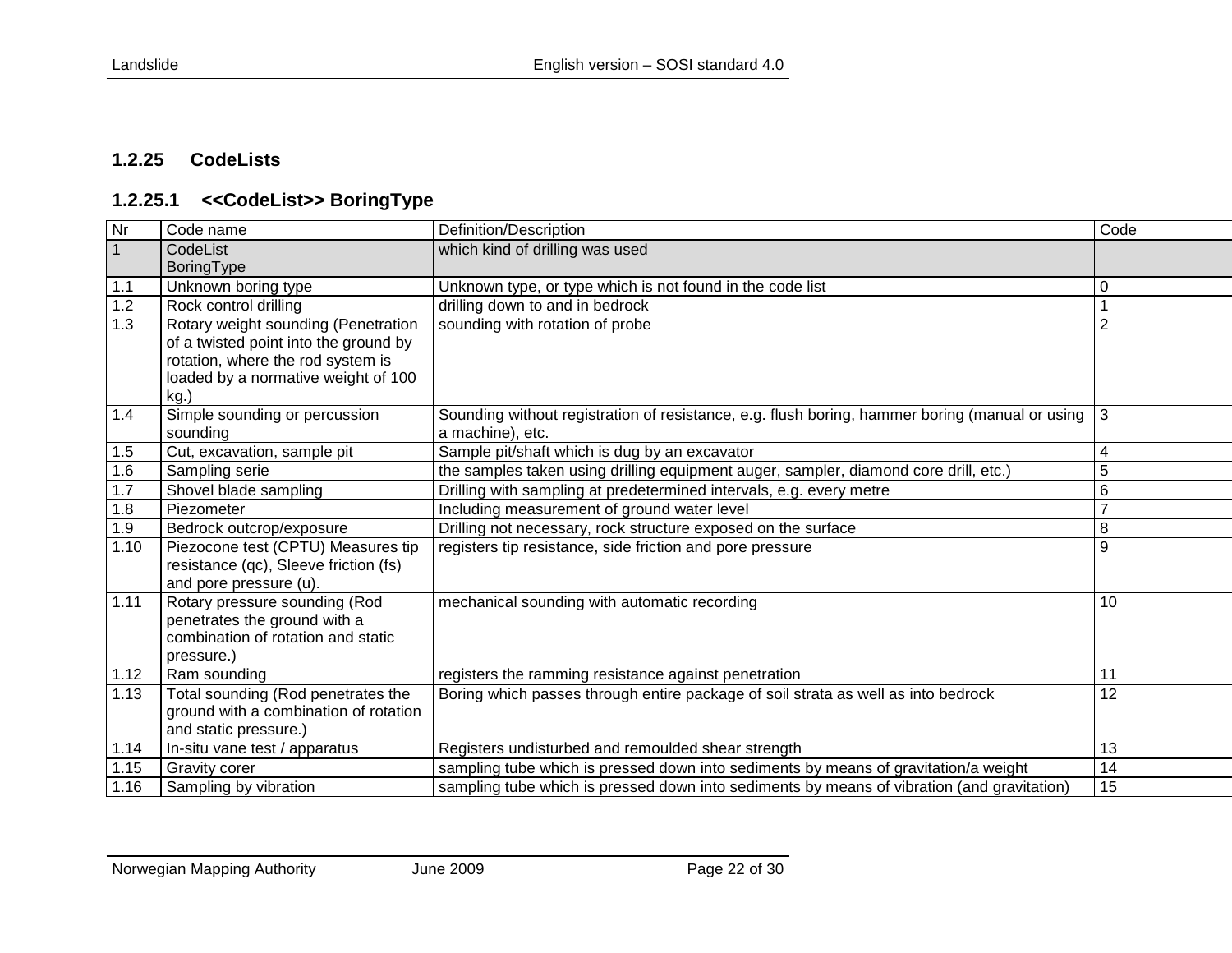| 1.17 | <b>Block sampler</b>                                                                                                                                         | Sample by means of block sampler (circular, 30 cm in diameter) |    |
|------|--------------------------------------------------------------------------------------------------------------------------------------------------------------|----------------------------------------------------------------|----|
| 1.18 | I BAT-svstem                                                                                                                                                 | sample of pore water and gas                                   |    |
| 1.19 | T-BAR (Registers net tip resistance<br>and can also measure total water<br>pressure upon penetration. This<br>instrument is used in soft clayey<br>material) | Registers total resistance as probe is pressed down            | 18 |

### **1.2.25.2 <<CodeList>> AvalancheLandslideEvacuation**

| Nr             | Code name                    | l Definition/Description_                             | Code |
|----------------|------------------------------|-------------------------------------------------------|------|
| $\overline{2}$ | CodeList                     | evacuation initiated in connection with the avalanche |      |
|                | AvalancheLandslideEvacuation |                                                       |      |
| 2.1            | Yes                          | Igangsatt evakuering                                  |      |
|                | l No                         | Ikke igangsatt evakuering                             |      |
| 2.3            | l Not specified              | Ukjent status på evakuering                           | -99  |

# **1.2.25.3 <<CodeList>> LandslideHazardLevelClass**

<span id="page-22-1"></span><span id="page-22-0"></span>

| Nr  | Code name                             | Definition/Description                                                                                                                                                                                                                                                                                                                                  | Code |
|-----|---------------------------------------|---------------------------------------------------------------------------------------------------------------------------------------------------------------------------------------------------------------------------------------------------------------------------------------------------------------------------------------------------------|------|
| 3   | CodeList<br>LandslideHazardLevelClass | the degree of probability that there will be an landslide<br>Note: Reflects the degree of hazard as regards the area's stability, based upon topographic<br>conditions, geological/geotechnical conditions and erosion conditions. The<br>landslideHazardLevelClass is based a weighed hazardfactorscore (0-51on an evaluation                          |      |
| 3.1 | Low hazard level                      | Favourable topographic conditions. Soil surveys show that the soil conditions are acceptable.<br>There is little or no active erosion in the watercourse. There has been little landslide activity in<br>the area. No intervention in terrain; intervention in terrain has had stabilizing effect (Hazard<br>level score 0-17)                          |      |
| 3.2 | Medium hazard level                   | Less favourable topographic conditions. Deficient soil surveys, or the soil surveys show less<br>than favourable soil conditions. There is active erosion in the watercourse. There has been<br>substantial avalanche/landslide activity in the area. Any intervention in the terrain has little or<br>no stabilizing effect (Hazard level score 18-25) | 2    |
| 3.3 | High hazard level                     | Adverse topographic conditions. Deficient soil surveys or the soil surveys show adverse soil<br>conditions. There is substantial, active erosion in the watercourse. There has been major<br>landslide activity in the area. Intervention in the terrain with stability reducing effect (Hazard<br>level score 26-51)                                   | 3    |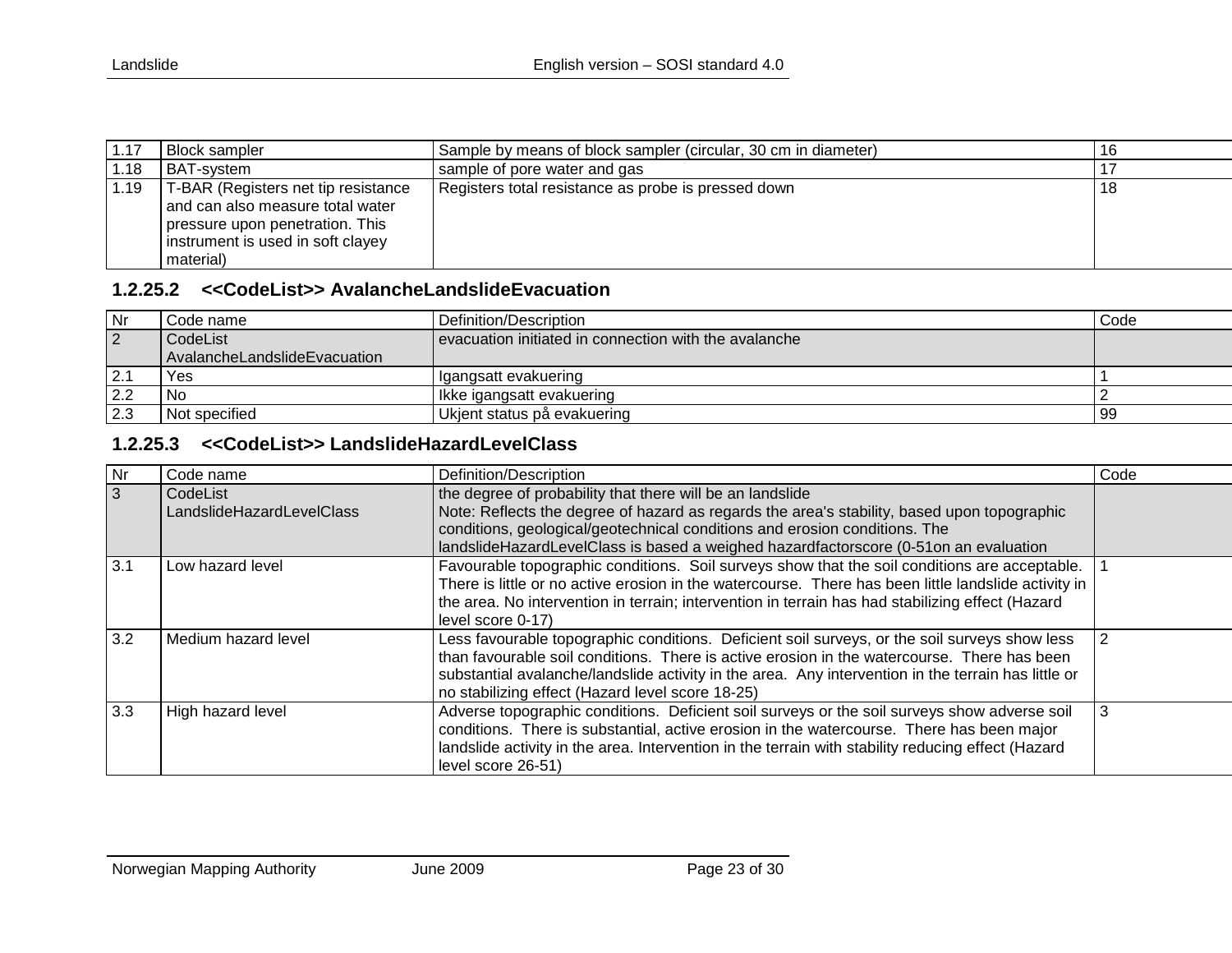#### **1.2.25.4 <<CodeList>> AvalancheLandslideMappingQuality**

| <b>Nr</b>      | Code name                        | Definition/Description                                                                                        | Code |
|----------------|----------------------------------|---------------------------------------------------------------------------------------------------------------|------|
| $\overline{4}$ | CodeList                         | status quality and degree of detail regarding the mapping work                                                |      |
|                | AvalancheLandslideMappingQuality |                                                                                                               |      |
| 4.1            | l No examination                 | Only topographic evaluations form the basis for                                                               |      |
| 4.2            | Simple investigation             | Simple investigation of the zone, overview mapping.                                                           |      |
| 4.3            |                                  | Supplementary investigation / stability   Supplementary investigation and assessment of stability carried out |      |
| 4.4            | Safeguards expedited             | Sikringstiltak er utført                                                                                      |      |

#### **1.2.25.5 <<CodeList>> AvalancheLandslideMeasurementMethod**

<span id="page-23-0"></span>

| Nr  | Code name                        | Definition/Description                                                       | Code |
|-----|----------------------------------|------------------------------------------------------------------------------|------|
| 5   | CodeList                         | investigation sampling method used at measuring station or observation point |      |
|     | AvalancheLandslideMeasurementMet |                                                                              |      |
|     | hod                              |                                                                              |      |
| 5.1 | Manual registration              |                                                                              |      |
| 5.2 | Radar                            |                                                                              | 21   |
| 5.3 | Geophones                        |                                                                              | 22   |
| 5.4 | Tape measure                     |                                                                              | 51   |
| 5.5 | Theodolite or "Total station"    |                                                                              | 52   |
| 5.6 | Extensiometer                    |                                                                              | 53   |
| 5.7 | GPS phase measurement, static    | Previously GPS, differential                                                 | 54   |
|     | measurement                      |                                                                              |      |

### <span id="page-23-1"></span>**1.2.25.6 <<CodeList>> LandslideRiskQuickClayClass**

<span id="page-23-2"></span>

| <b>Nr</b>      | Code name                               | Definition/Description                                                                                                                                                                                                                                                                                     | Code |
|----------------|-----------------------------------------|------------------------------------------------------------------------------------------------------------------------------------------------------------------------------------------------------------------------------------------------------------------------------------------------------------|------|
| $\overline{6}$ | CodeList<br>LandslideRiskQuickClayClass | the risk that a landslide may inflict damage on an area, categorized according to risk classes<br>Note: This attribute cites a classification of risk that the area will be vulnerable to landslide<br>damage. The classification method is based on a review of damage consequences and<br>hazard levels. |      |
| 6.1            | <b>Risk Class 1</b>                     | Areas where any further evaluation or action will normally not be relevant. For any intervention   1<br>in the form of construction, documentation that safety is satisfactory will be required.                                                                                                           |      |
| 6.2            | Risk Class 2                            | As with Risk Class 1, neither will further evaluation or action normally be relevant here. For<br>any intervention in the form of construction, documentation that safety is satisfactory will be<br>required.                                                                                             |      |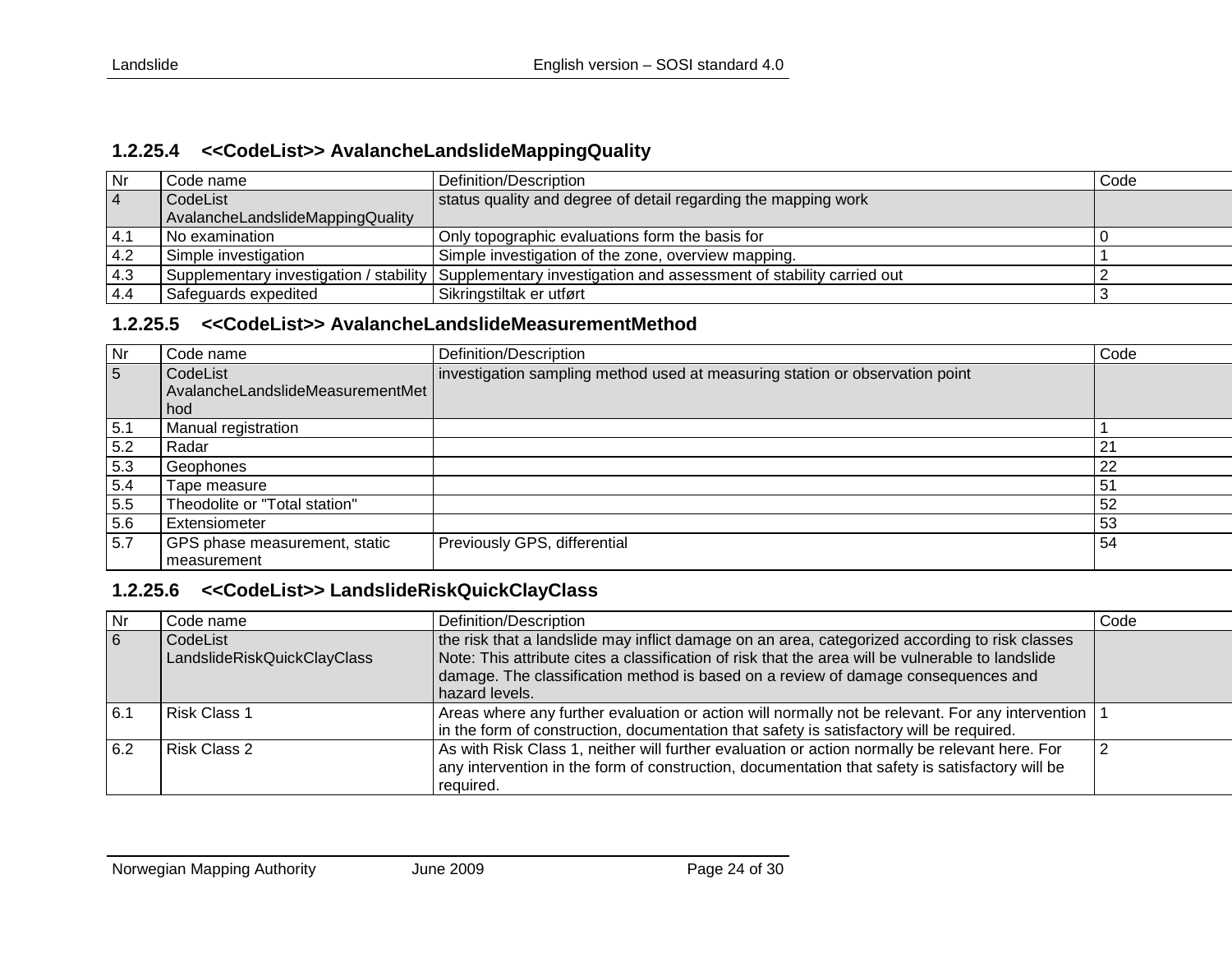| 6.3  | Risk Class 3 | Includes zones that may in part be heavily built-up.                                          |  |
|------|--------------|-----------------------------------------------------------------------------------------------|--|
| 6.4  | Risk Class 4 | Mainly comprising zones that are heavily built-up. Must be given high priority in the further |  |
|      |              | work on preventive measures against avalanche/landslide.                                      |  |
| 16.5 | Risk Class 5 | I Comprising zones with the greatest injury consequences and highest hazard level. Must be    |  |
|      |              | I given high priority in the ongoing work of avalanche/landslide prevention.                  |  |

## **1.2.25.7 <<CodeList>> StabilityEvaluationQuickClay**

| $\overline{\mathsf{Nr}}$ | I Code name                                      | Definition/Description                                                                       | Code |
|--------------------------|--------------------------------------------------|----------------------------------------------------------------------------------------------|------|
| $\overline{7}$           | CodeList                                         | assessment of the stability in an area where a quick clay investigation has been carried out |      |
|                          | Stability Evaluation Quick Clay                  | Note: Will be omitted/discontinued when new landslide risk evaluations have been carried out |      |
| 7.1                      | Quick clay identified, stability<br>unacceptable | Stability is assessed as unacceptable                                                        |      |
| 7.2                      | Quick clay identified, stability not<br>assessed |                                                                                              |      |
| 7.3                      | Quick clay identified, stability<br>acceptable   | Stability acceptable for the current usage of the area                                       |      |
| 7.4                      | Possibly quick clay                              | drillings have not been carried out or they are difficult to interpret                       |      |

### **1.2.25.8 <<CodeList>> SnowRockAvalancheHazardEvaluation**

<span id="page-24-1"></span><span id="page-24-0"></span>

| Nr  | Code name                                               | Definition/Description                                                                                                                                                                                                                                                                                                                                                                                                                                                                                                         | Code |
|-----|---------------------------------------------------------|--------------------------------------------------------------------------------------------------------------------------------------------------------------------------------------------------------------------------------------------------------------------------------------------------------------------------------------------------------------------------------------------------------------------------------------------------------------------------------------------------------------------------------|------|
| 8   | CodeList                                                | rough indication of how exposed an area is to avalanches and rock falls.<br>SnowRockAvalancheHazardEvaluatio   Note: The classification has been used in the preparation of hazard zone maps for rock and<br>snow avalanches. These are based on NGI's geomorphological interpretation of the terrain on<br>maps, aerial photographs and in the field, drillings, geothecnical conditions, climate and other<br>landslide related information                                                                                  |      |
| 8.1 | Potential avalanche/landslide hazard<br>area            | Area where there is a theoretical, potential avalanche/landslide hazard because of sloping<br>terrain. Slopes and cliff faces higher than 30 metres and longer than 50-100 metres will<br>normally be included on maps where the cartographic information is suited to scale 1: 50,000.<br>Areas where there is an obvious risk of other landslide types. In tarrain with slope between 20<br>and 30 degree, the risk for avalanches/landslides can be difficult to determine. This areas can<br>include no risk areas as well |      |
| 8.2 | Little or no avalanche/landslide<br>hazard              | Skredfaren er vurdert til å være liten eller ikke tilstede                                                                                                                                                                                                                                                                                                                                                                                                                                                                     |      |
| 8.3 | The avalanche/landslide hazard has<br>not been assessed | area where a decision has been made not to investigate the avalanche/landslide hazard<br>because there are few buildings/little traffic                                                                                                                                                                                                                                                                                                                                                                                        | Э    |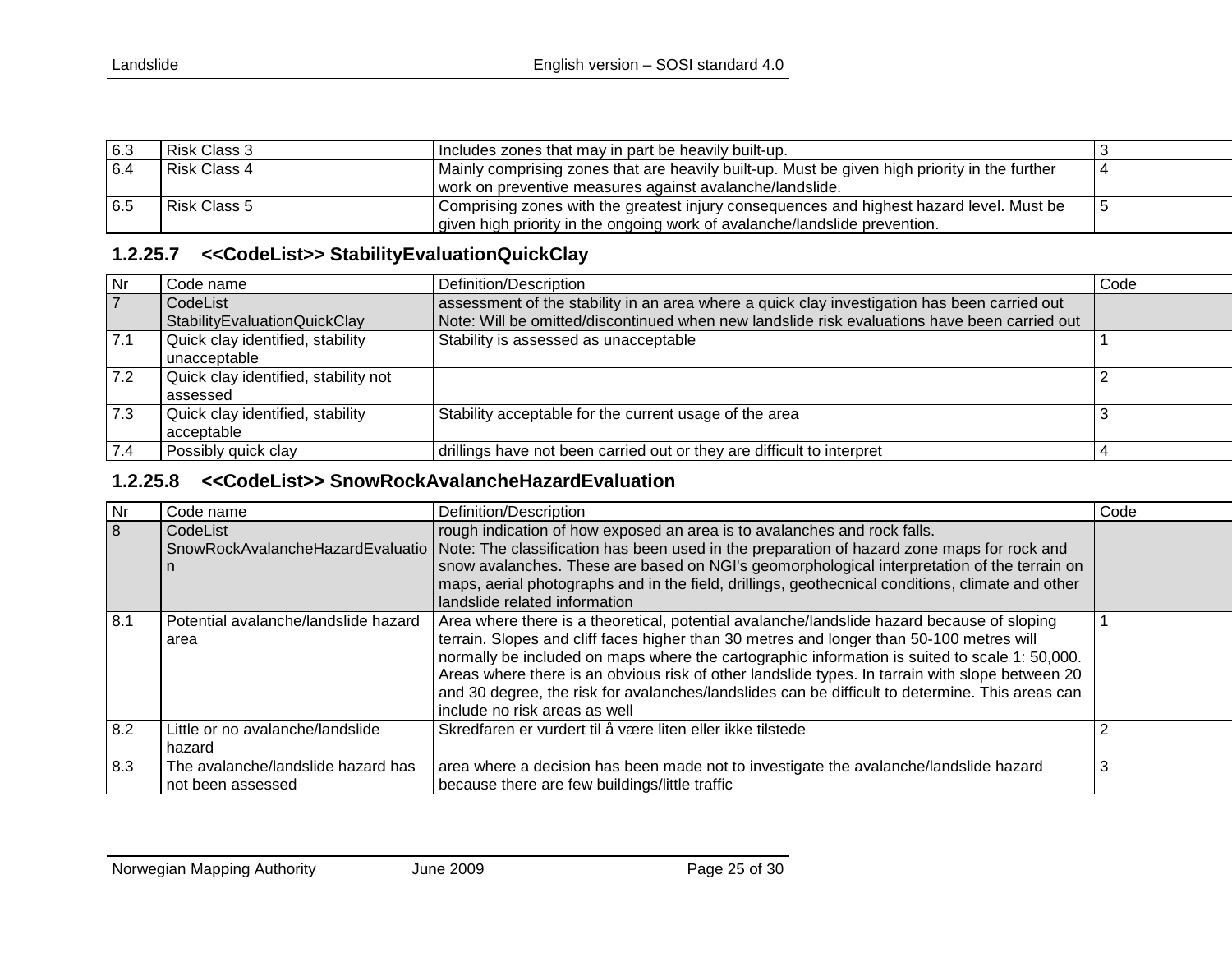#### **1.2.25.9 <<CodeList>> AvalancheLandslideTriggerAreaType**

| <b>Nr</b>   | Code name i          | Definition/Description                                                          | Code |
|-------------|----------------------|---------------------------------------------------------------------------------|------|
| 9           | CodeList             | the type of source area for the avalanche/landslide                             |      |
|             |                      | AvalancheLandslideTriggerAreaType   Note: Unstable rock slopes, snowdrifts, etc |      |
| $\vert 9.1$ | Toplina              |                                                                                 |      |
| 9.2         | Slope failure        |                                                                                 |      |
| 9.3         | Complex source areas |                                                                                 |      |
| 9.4         | Snowdrift/cornice    |                                                                                 |      |

#### **1.2.25.10 <<CodeList>> AvalancheLandslideTriggerAreaSlope**

| l Nr            | Code name                          | Definition/Description                                           | Code |
|-----------------|------------------------------------|------------------------------------------------------------------|------|
| $\overline{10}$ | CodeList                           | steep area with a slope angle greater than designated code value |      |
|                 | AvalancheLandslideTriggerAreaSlope |                                                                  |      |
| 10.1            | 27 degrees                         | Indicates area with slope greater than or equal to 27 degrees    | ∠    |
| 10.2            | 30 degrees                         | Indicates area with slope steeper than or equal to 30 degrees    | 30   |
| 10.3            | 45 degrees                         | Indicates area with slope steeper than or equal to 45 degrees    | 45   |
| 10.4            | 60 degrees                         | Indicates area with slope steeper than or equal to 60 degrees    | l 60 |

## <span id="page-25-0"></span>**1.2.25.11 <<CodeList>> AvalancheLandslideRunoutAreaType**

<span id="page-25-1"></span>

| $\mathsf{N}$ r | Code name                        | Definition/Description                                     | Code        |
|----------------|----------------------------------|------------------------------------------------------------|-------------|
| 11             | CodeList                         | area which is influenced by the avalanche/landslide masses |             |
|                | AvalancheLandslideRunoutAreaType |                                                            |             |
| 11.1           | Land                             |                                                            |             |
| 11.2           | Lake                             |                                                            | $2^{\cdot}$ |
| 11.3           | Sea                              |                                                            |             |
|                | Watercourse                      |                                                            | 23          |

#### **1.2.25.12 <<CodeList>> AvalancheLandslideType**

<span id="page-25-3"></span><span id="page-25-2"></span>

| Nr   | Code name                          | Definition/Description                                                                                                                                                                                  | Code |
|------|------------------------------------|---------------------------------------------------------------------------------------------------------------------------------------------------------------------------------------------------------|------|
| 12   | CodeList<br>AvalancheLandslideType | what type of avalanche/landslide masses related to the avalanche/landslide hazard or event<br>Note: Various types of avalanche/landslide masses, such as rock, snow,, soil and<br>combinations of these |      |
| 12.1 | l Rock avalanche                   | $>10000 \text{m}$ 3                                                                                                                                                                                     |      |
| 12.2 | Small rock avalanche               | 100 - 10 000 m3                                                                                                                                                                                         |      |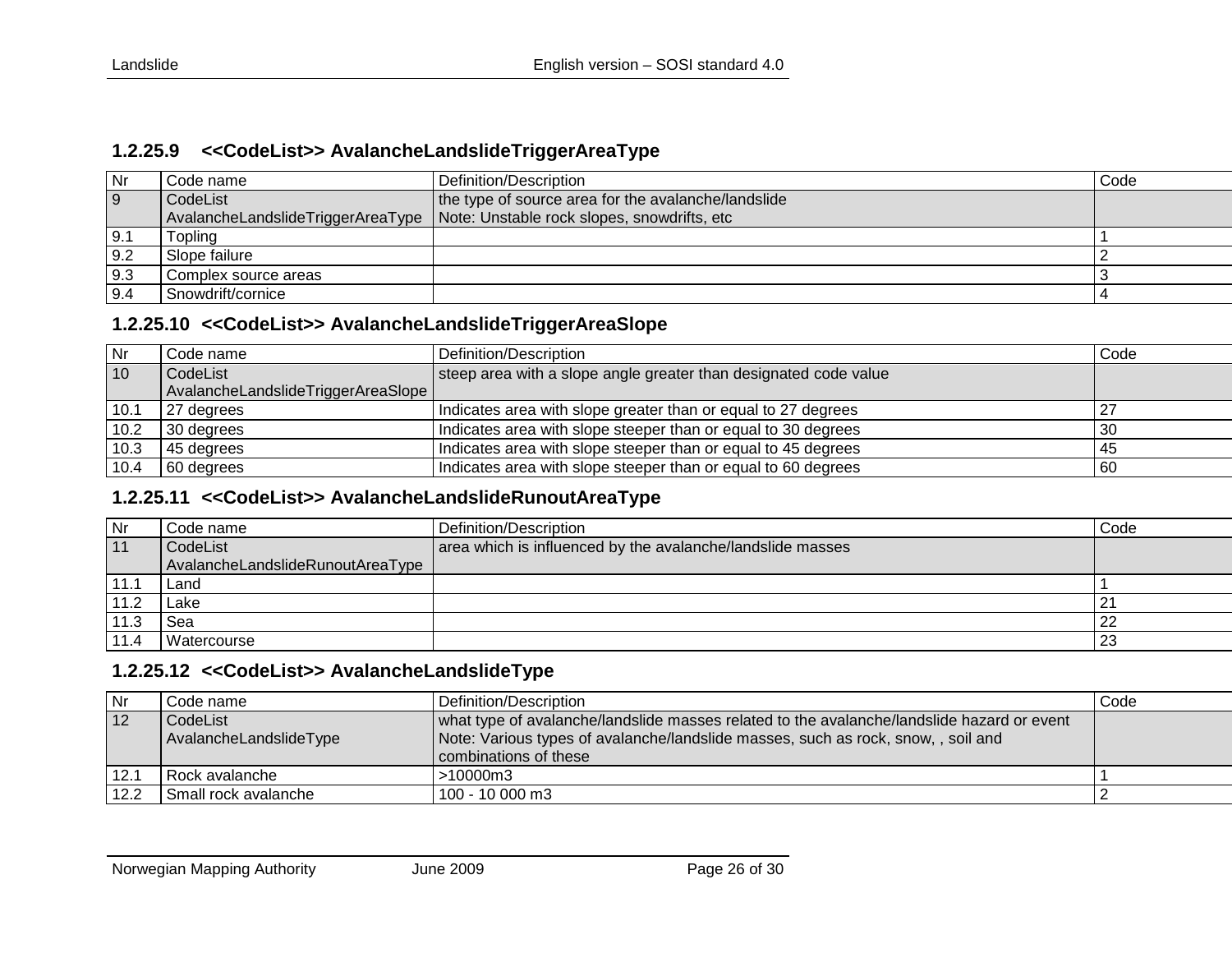| 12.3  | Rock fall               | $<$ 100 $m3$ |    |
|-------|-------------------------|--------------|----|
| 12.4  | Clay slide              |              |    |
| 12.5  | Quick clay slide        |              | 12 |
| 12.6  | Other soil slides       |              | 13 |
| 12.7  | Debris flow             |              | 14 |
| 12.8  | Dry snow avalanche      |              | 21 |
| 12.9  | Wet snow avalanche      |              | 22 |
| 12.10 | Slushflow               |              | 23 |
| 12.11 | Snow and rock avalanche |              | 24 |
|       | $12.12$ $ $ Ice fall    |              | 31 |
| 12.13 | Subaquatic slide        |              | 41 |
| 12.14 | Not specified           |              | 99 |

## **1.2.25.13 <<CodeList>> AvalancheLandslideStatisticProbability**

| Nr           | Code name                           | Definition/Description                                                                                                         | Code |
|--------------|-------------------------------------|--------------------------------------------------------------------------------------------------------------------------------|------|
| $ 13\rangle$ | CodeList                            | statistical probability that an avalanche/a landslide will take place                                                          |      |
|              |                                     | AvalancheLandslideStatisticProbabilit   Condition: The attribute landslideHazardLevelClass or avalancheStatisticProbability is |      |
|              |                                     | mandatory. landslideHazardLevelClass is used in the case of quick clay and                                                     |      |
|              |                                     | avalancheStatisticProbability in the case of steep terrain                                                                     |      |
|              |                                     | Note: Indicated as a yearly probability of avalanches/landslides. In the Planning and Building                                 |      |
|              |                                     | Act consideration must be given for the yearly probability of 1/1000                                                           |      |
| 13.1         | avalanche/landslide per/50 years    |                                                                                                                                | 50   |
| 13.2         | 1avalanche/landslide per/ 100 year  |                                                                                                                                | 100  |
| 13.3         | 3 avalanche/landslides per/1000     |                                                                                                                                | 333  |
| 13.4         | 1avalanche/landslide per/ 1000 year |                                                                                                                                | 1000 |
| 13.5         | Margin of uncertainty               | uncertainty as to whether the area is part of the hazard zone                                                                  |      |
| 13.6         | Uncertain upper part of area where  | statistical probability of run-out extent                                                                                      |      |
|              | an avalanche/landslide might begin) |                                                                                                                                |      |

# <span id="page-26-0"></span>**1.2.25.14 <<CodeList>> AvalancheLandslideDamageType**

<span id="page-26-1"></span>

| Nr   | Code name                    | Definition/Description                       | Code |
|------|------------------------------|----------------------------------------------|------|
| 14   | CodeList                     | what has been damaged by avalanche/landslide |      |
|      | AvalancheLandslideDamageType |                                              |      |
| 14.7 | People                       |                                              |      |
| 14.2 | Cultivated land              |                                              |      |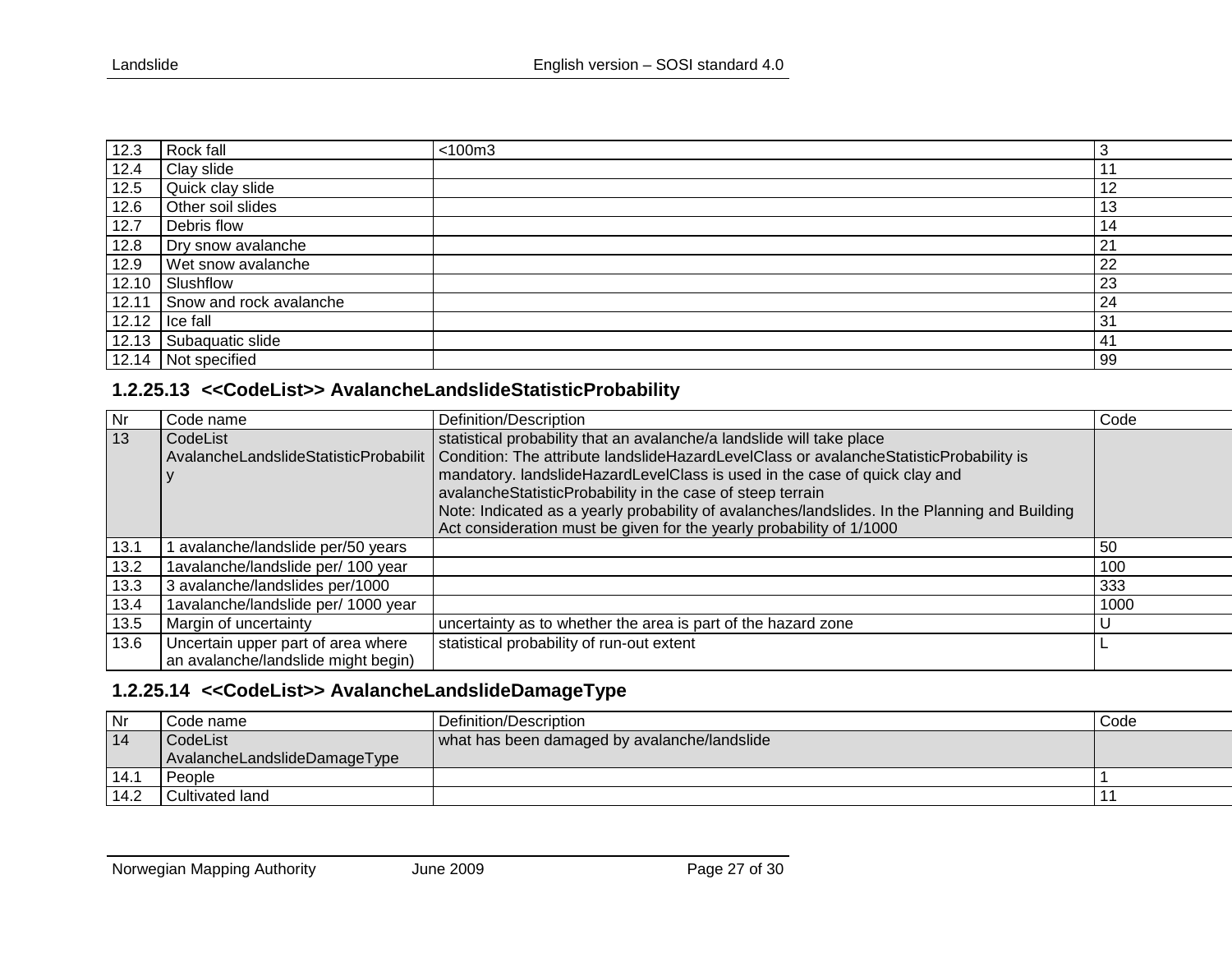| 14.3  | Forest            | 12           |
|-------|-------------------|--------------|
| 14.4  | Animals           | - 1 2<br>ں ا |
| 14.5  | Buildings         | 20           |
| 14.6  | Roads/bridges     | 31           |
| 14.7  | Railway           | 32           |
| 14.8  | Telecommunication | 33           |
| 14.9  | Power lines       | 34           |
| 14.10 | Quay facilities   | 35           |
| 14.11 | Ski lifts         | 36           |
| 14.12 | Vehicle           | 41           |
| 14.13 | <b>Vessels</b>    | 42           |

## **1.2.25.15 <<CodeList>> AvalancheLandslideDamageTransportation**

| Nr               | Code name                        | Definition/Description                                       | Code |
|------------------|----------------------------------|--------------------------------------------------------------|------|
| 15               | CodeList                         | infrastructure which was damaged in an avalanche/a landslide |      |
|                  | AvalancheLandslideDamageTranspor |                                                              |      |
|                  | tation                           |                                                              |      |
| 15. <sup>.</sup> | Road                             |                                                              |      |
| 15.2             | Railway                          |                                                              |      |
| 15.3             | Road and railway                 |                                                              |      |

# **1.2.25.16 <<CodeList>> landslideDamageConsequenceClass**

<span id="page-27-1"></span><span id="page-27-0"></span>

| Nr   | Code name                                   | Definition/Description                                                                                                                                                                                                                                                                                                         | Code |
|------|---------------------------------------------|--------------------------------------------------------------------------------------------------------------------------------------------------------------------------------------------------------------------------------------------------------------------------------------------------------------------------------|------|
| 16   | CodeList<br>landslideDamageConsequenceClass | what economic and social consequences follow a quick clay slide, and risk of loss of human<br>lives Note: Qualitative classification of damage consequence in connection with risk of<br>fatalities, personal injuries, financial loss, value reduction as well as the risk that important<br>social functions can be affected |      |
| 16.1 | Less serious                                | Low risk of personal injuries, loss of life; limited economic and social consequences (0-6<br>points).                                                                                                                                                                                                                         |      |
| 16.2 | Serious                                     | Risk of personal injuries/loss of life or substantial economic and social consequences (7-22<br>points).                                                                                                                                                                                                                       |      |
| 16.3 | Very serious                                | High risk of personal injuries/loss of life or very great economic and social consequences (23-<br>45 points).                                                                                                                                                                                                                 |      |